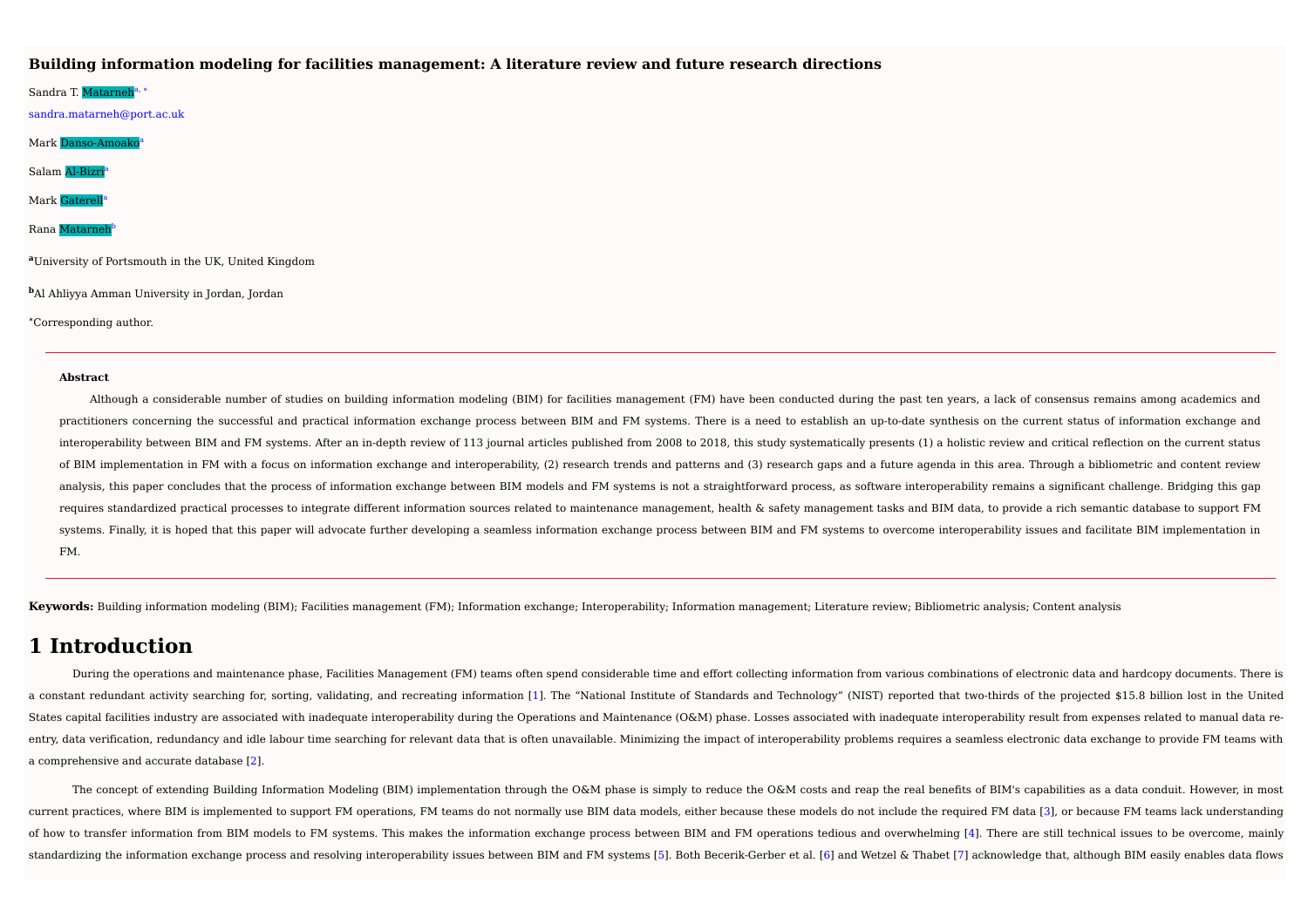between facility's lifecycle stages, using an interoperable data format, data exchange and interoperability between BIM and FM systems still remain problematic. This paper aims to provide a comprehensive discussion concern recent advances in the field of information exchange and interoperability between BIM and FM systems.

Recent reviews of BIM implementation and research approaches in FM either covered digitisation in FM, where BIM was presented among other technologies [8,9]; or BIM implementation in FM, where the reviews analysed the existing research on BIM for FM and established trends [10]. Some of the reviews concentrate on specific aspects of BIM implementation in FM such as: BIM for FM with specific focus on refurbishment and maintenance [11] energy retrofitting [12], knowledge management [13,14]; existing buildings [15], and as-is BIM model surveys [16]; Burno et al., 2018). Although topics regarding data exchange and interoperability between BIM and FM system covered in some reviews and identified as a research trend [11]; [8,9,12,14], the existing research in this field requires more work to be done to investigate the current status of data exchange and interoperability betwee systems and to recommend future work. As there is no specific overview, to our knowledge, of data exchange and interoperability between BIM and FM systems, we try to close this gap partly with the present contribution. Thi aims to address the following objectives: first, to assess the literature in academic journals concerning developing data exchange and interoperability between BIM and FM systems by mapping trends according to the reviewed articles' content and contribution. Secondly, we aim to map the literature by identifying the research focus of each reviewed article and organizing them accordingly in relevant domain topics. Thirdly, it is intended to sh the current status of information exchange and interoperability between BIM and FM systems and propose a future agenda for each domain area.

## **2 Research methodology**

This study analyses and categorizes the existing research on BIM for FM with a focus on information exchange and interoperability for the last decade and until 2018 by conducting a quantitative and qualitative research method. The bibliometric analysis in this study aims to provide a quantitative analysis by using statistical methods to analyse trends of academic publication and citation to evaluate the existing research performance and the patterns. The bibliometric analysis in this study consists of six steps, as shown in Fig. 1.: (1) a keyword search in the Scopus database; (2) applying filters to include articles that discuss BIM for FM, journal artic language; (3) journal selection with CiteScore greater than one; (4) journal databases search; (5) combining the two search methods' results in one list to avoid any duplication; (6) categorizing articles according to thei



**Fig. 1** Flow diagram of selection of articles for bibliometric analysis on BIM for FM.

alt-text: Fig. 1

Firstly, we conducted a keyword search in the Scopus database using different keywords: (1) "BIM"; (2) "Building Information Modeling"; (3) "Building Information Modeling"; (4) "FM"; (5) "Facility Management"; (6) (6) "Facilities Management"; (7) "Operations and Maintenance" and (8) "Asset Management", which resulted in 502 articles. Secondly, we filtered all articles to select only journal articles related to BIM implementation in FM and published in the English language, which resulted in 140 articles. Thirdly, we identified the journals by filtering articles that were available in journals with a CiteScore greater than one (CiteScore: "is the number of c by a journal in one year to documents published in the three previous years, divided by the number of documents indexed in Scopus published in those same three years"). The fourth step was conducted using the individual se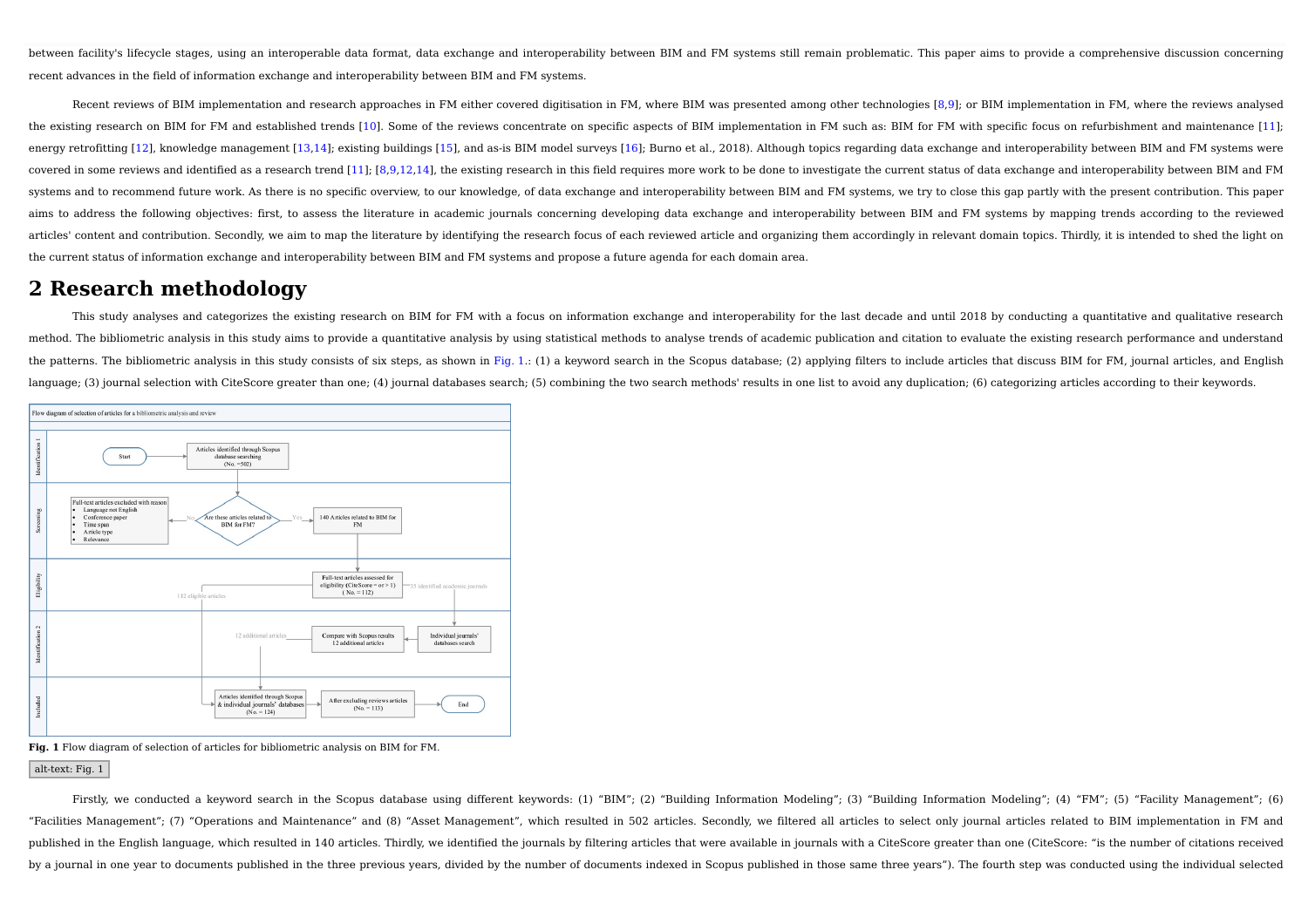journals' databases in the previous step to overcome any limitation in the Scopus database related to the search method. Then, in the fifth step, we combined the two search results, excluded any duplicated articles and org in one list, which resulted in 124 academic articles fitting our criteria. Of the 124, eleven are general reviews on BIM for FM and were already discussed in the research introduction. Accordingly, we excluded the literatu articles and considered only 113 articles for the sixth step of the keywords clustering.

The content analysis in this study was adopted to derive qualitative data analysis of the 113 articles based on the technical aspect of each article to derive patterns and propose future research directions as detailed in 4.

# **3 Bibliometric analysis results**

The bibliometric analysis results reveal that over the last decade there has been a noticeable growth in the number of publications on BIM for FM, from three in 2008 to 28 in 2018 (Fig. 2 and Table 1). Interestingly, 75% o publications were published during the last five years, which means that BIM implementation in FM is a new domain with increasing interest, especially during 2018.



**Fig. 2** BIM for FM articles published over the last decade.

#### alt-text: Fig. 2

**Table 1** Review sources of 34 academic journals and the identified articles during 2008–2018.

### alt-text: Table 1

| Journals                                       | 2008 | 2009     | 2010         | 2011           | 2012     | 2013         | 2014         | 2015     | 2016         | 2017           | 2018       | Total |
|------------------------------------------------|------|----------|--------------|----------------|----------|--------------|--------------|----------|--------------|----------------|------------|-------|
| Automation in Construction                     |      | $\Omega$ | $\mathbf{0}$ |                | $\Omega$ | 5            | 6            | 3        |              | 6              |            | 32    |
| Advanced Engineering Informatics               |      |          |              |                |          | 3            | $\mathbf{0}$ |          |              |                |            | 13    |
| J. of Computing in Civil Engineering           |      |          | $\Omega$     | $\bf{0}$       | $\Omega$ |              |              | $\Omega$ | 3            | $\overline{2}$ |            | 8     |
| Built Environment Project and Asset Management |      |          | $\Omega$     | $\bf{0}$       | $\Omega$ | $\mathbf{0}$ | $\mathbf{0}$ | 6        | $\mathbf{0}$ |                |            |       |
| J. of Information Technology in Construction   |      |          | $\Omega$     | $\mathbf{0}$   |          | $\Omega$     | $\mathbf{0}$ |          |              |                |            |       |
| Facilities                                     |      |          | $\Omega$     | $\mathbf{0}$   |          | $\mathbf{0}$ | C            | $\Omega$ | $\Omega$     | $\overline{0}$ |            |       |
| J. of Management in Engineering                |      |          | $\Omega$     | $\overline{0}$ |          | $\Omega$     |              | $\Omega$ | 2            | $\Omega$       |            |       |
| <b>Building and Environment</b>                |      |          | $\Omega$     | $\mathbf{0}$   | $\Omega$ | $\mathbf{0}$ | $\mathbf{0}$ |          | $\mathbf{0}$ |                |            |       |
| Buildings                                      |      |          | $\bf{0}$     | $\mathbf{0}$   |          | $\mathbf{0}$ | $\mathbf{0}$ | ി        |              | $\overline{0}$ |            |       |
| J. of Building Engineering                     |      |          | $\Omega$     | $\mathbf{0}$   | $\Omega$ | $\mathbf{0}$ | $\mathbf{0}$ | $\Omega$ | $\mathbf{0}$ | $\overline{0}$ | $\sqrt{2}$ |       |
| J. of Construction Engineering and Management  |      |          | $\Omega$     |                |          | $\mathbf{0}$ | $\mathbf{0}$ | $\Omega$ | $\mathbf{0}$ |                |            |       |
| <b>Structural Survey</b>                       |      |          | $\Omega$     | $\overline{0}$ |          | $\mathbf{0}$ | $\Omega$     |          |              | $\Omega$       | $\Omega$   |       |
|                                                |      |          |              |                |          |              |              |          |              |                |            |       |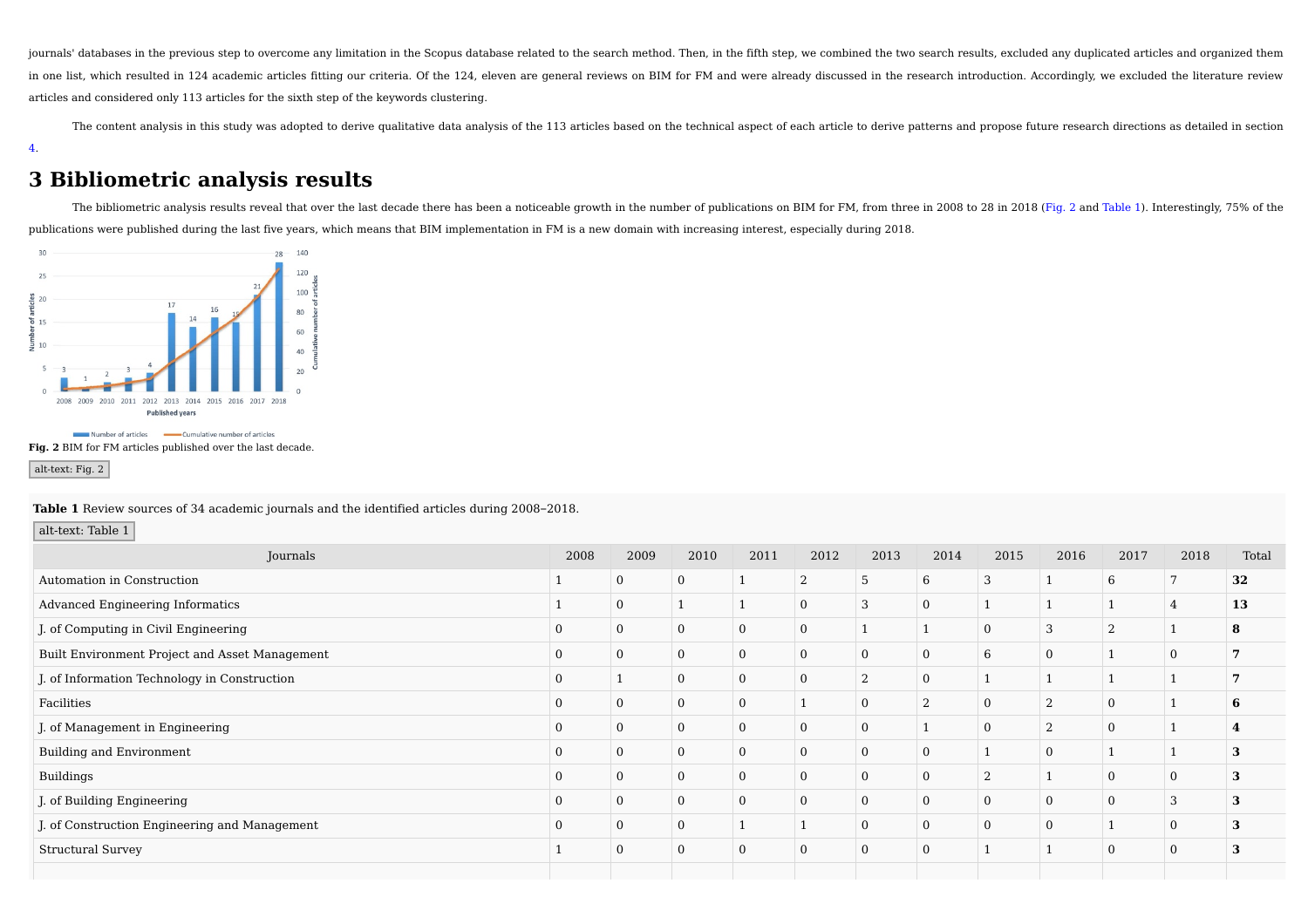| The Scientific World Journal                               | $\mathbf{0}$   | $\mathbf{0}$   | $\mathbf{0}$   | $\mathbf{0}$     | $\mathbf{0}$   | 2            | 1              | $\mathbf{0}$   | $\mathbf{0}$   | $\mathbf{0}$ | $\mathbf{0}$ | 3            |
|------------------------------------------------------------|----------------|----------------|----------------|------------------|----------------|--------------|----------------|----------------|----------------|--------------|--------------|--------------|
| Advances in Engineering Software                           | $\mathbf{0}$   | $\overline{0}$ | $\mathbf{0}$   | $\mathbf{0}$     | $\overline{0}$ | $\mathbf{0}$ | $\overline{0}$ | $\overline{0}$ | $\overline{1}$ | $\mathbf{0}$ | 1            | $\mathbf{2}$ |
| <b>Applied Energy</b>                                      | $\mathbf{0}$   | $\mathbf{0}$   | $\mathbf{0}$   | $\mathbf{0}$     | $\overline{0}$ | $\mathbf{1}$ | $\mathbf{0}$   | $\overline{0}$ | $\mathbf{0}$   | $\mathbf{0}$ | $\mathbf{1}$ | $\mathbf{2}$ |
| Computers in Industry                                      | $\mathbf{0}$   | $\mathbf{0}$   | $\mathbf{0}$   | $\mathbf{0}$     | $\mathbf{0}$   | $\mathbf{0}$ | 2              | $\mathbf{0}$   | $\mathbf{0}$   | $\mathbf{0}$ | $\mathbf{0}$ | $\mathbf{2}$ |
| Engineering, Construction and Architectural Management     | $\mathbf{0}$   | $\mathbf{0}$   | $\mathbf{0}$   | $\mathbf{0}$     | $\mathbf{0}$   | $\mathbf{0}$ | $\mathbf{0}$   | $\overline{0}$ | 1              | 1            | $\mathbf{0}$ | $\mathbf{2}$ |
| International Journal of Building Pathology and Adaptation | $\mathbf{0}$   | $\overline{0}$ | $\mathbf{0}$   | $\mathbf{0}$     | $\overline{0}$ | $\mathbf{0}$ | $\overline{0}$ | $\overline{0}$ | $\mathbf{0}$   | $\mathbf{0}$ | 2            | $\mathbf{2}$ |
| J. of Architectural Engineering                            | $\mathbf{0}$   | $\overline{0}$ | $\mathbf{0}$   | $\mathbf{0}$     | $\mathbf{0}$   | 1            | $\mathbf{0}$   | $\overline{0}$ | $\mathbf{0}$   | 1            | $\mathbf{0}$ | $\mathbf{2}$ |
| J. of Performance of Constructed Facilities                | $\mathbf{0}$   | $\mathbf{0}$   | $\mathbf{0}$   | $\mathbf{0}$     | $\mathbf{0}$   | $\mathbf{0}$ | $\mathbf{0}$   | $\mathbf{0}$   | $\overline{1}$ | 1            | $\mathbf{0}$ | $\mathbf{2}$ |
| Renewable & Sustainable Energy Reviews                     | $\mathbf{0}$   | $\mathbf{0}$   | $\overline{0}$ | $\mathbf{0}$     | $\mathbf{0}$   | $\mathbf{0}$ | $\mathbf{0}$   | $\mathbf{0}$   | $\mathbf{0}$   | 1            | $\mathbf{1}$ | $\mathbf{2}$ |
| Architectural Engineering and Design Management            | $\mathbf{0}$   | $\mathbf{0}$   | 1              | $\mathbf{0}$     | $\overline{0}$ | $\mathbf{0}$ | $\overline{0}$ | $\overline{0}$ | $\mathbf{0}$   | $\mathbf{0}$ | $\mathbf{0}$ | $\mathbf{1}$ |
| Advances in Civil Engineering                              | $\mathbf{0}$   | $\overline{0}$ | $\overline{0}$ | $\mathbf{0}$     | $\mathbf{0}$   | $\mathbf{1}$ | $\mathbf{0}$   | $\mathbf{0}$   | $\mathbf{0}$   | $\mathbf{0}$ | $\mathbf{0}$ | $\mathbf{1}$ |
| <b>Applied Sciences</b>                                    | $\mathbf{0}$   | $\mathbf{0}$   | $\overline{0}$ | $\mathbf{0}$     | $\mathbf{0}$   | $\mathbf{0}$ | $\mathbf{0}$   | $\mathbf{0}$   | $\mathbf{0}$   | $\mathbf{0}$ | 1            | $\mathbf{1}$ |
| Building Research and Information                          | $\mathbf{0}$   | $\mathbf{0}$   | $\mathbf{0}$   | $\mathbf{0}$     | $\mathbf{0}$   | $\mathbf{0}$ | $\mathbf{0}$   | $\overline{0}$ | $\mathbf{0}$   | $\mathbf{1}$ | $\mathbf{0}$ | $\mathbf{1}$ |
| Construction Management and Economics                      | $\mathbf{0}$   | $\overline{0}$ | $\mathbf{0}$   | $\mathbf{0}$     | $\overline{0}$ | $\mathbf{0}$ | $\overline{0}$ | $\mathbf{1}$   | $\mathbf{0}$   | $\mathbf{0}$ | $\mathbf{0}$ | $\mathbf{1}$ |
| Energies                                                   | $\mathbf{0}$   | $\overline{0}$ | $\mathbf{0}$   | $\mathbf{0}$     | $\mathbf{0}$   | $\mathbf{0}$ | $\mathbf{0}$   | $\overline{0}$ | $\mathbf{0}$   | $\mathbf{1}$ | $\mathbf{0}$ | $\mathbf{1}$ |
| Expert Systems with Applications                           | $\mathbf{0}$   | $\mathbf{0}$   | $\overline{0}$ | $\mathbf{0}$     | $\mathbf{0}$   | $\mathbf{1}$ | $\mathbf{0}$   | $\overline{0}$ | $\mathbf{0}$   | $\mathbf{0}$ | $\mathbf{0}$ | $\mathbf{1}$ |
| J. of Corporate Real Estate                                | $\mathbf{0}$   | $\overline{0}$ | $\mathbf{0}$   | $\mathbf{0}$     | $\mathbf{0}$   | $\mathbf{0}$ | $\mathbf{0}$   | $\overline{0}$ | $\mathbf{0}$   | $\mathbf{0}$ | 1            | 1            |
| J. of Facilities Management                                | $\mathbf{0}$   | $\mathbf{0}$   | $\mathbf{0}$   | $\mathbf{0}$     | $\overline{0}$ | $\mathbf{0}$ | $\overline{0}$ | $\overline{0}$ | $\mathbf{0}$   | $\mathbf{0}$ | $\mathbf{1}$ | 1            |
| KSCE Journal of Civil Engineering                          | $\overline{0}$ | $\overline{0}$ | $\mathbf{0}$   | $\mathbf{0}$     | $\mathbf{0}$   | $\mathbf{0}$ | $\mathbf{0}$   | $\overline{0}$ | $\mathbf{0}$   | $\mathbf{0}$ | 1            | 1            |
| Science and Technology for the Built Environment           | $\Omega$       | $\mathbf{0}$   | $\mathbf{0}$   | $\mathbf{0}$     | $\mathbf{0}$   | $\mathbf{0}$ | $\mathbf{0}$   | $\mathbf{0}$   | $\mathbf{0}$   | 1            | $\mathbf{0}$ | $\mathbf{1}$ |
| Sustainable Cities and Society                             | $\mathbf{0}$   | $\mathbf{0}$   | $\mathbf{0}$   | $\boldsymbol{0}$ | $\mathbf{0}$   | $\mathbf{0}$ | $\mathbf{0}$   | $\overline{0}$ | $\mathbf{0}$   | 1            | $\mathbf{0}$ | $\mathbf{1}$ |
| <b>Energy and Buildings</b>                                | $\mathbf{0}$   | $\overline{0}$ | $\mathbf{0}$   | $\mathbf{0}$     | $\overline{0}$ | $\mathbf{0}$ | $\mathbf{1}$   | $\overline{0}$ | $\mathbf{0}$   | $\mathbf{0}$ | $\mathbf{0}$ | $\mathbf{1}$ |
| <b>Total per year</b>                                      | 3              | 1              | $\overline{2}$ | 3                | 4              | 17           | 14             | 16             | 15             | 21           | 28           | 124          |

Over the ten-year period under review, and based on our selection criteria, the largest number of publications in the field of BIM for FM were published in "Automation in Construction" with 32 of the total selected articles. This was followed by "Advanced Engineering Informatics" (13 articles), and "Journal of Computing in Civil Engineering" (8 articles). Interestingly, these three journals published 43% of the total selected articles and from started to focus more on this field. Meanwhile, the other two journals, namely: Built Environment Project & Asset Management" and "Journal of Information Technology in Construction" published 7 articles for each, followed "Facilities", (6 articles) and "Journal of Management in Engineering" (4 articles), as shown in Table 1 and Fig. 3. The remaining journals' publication rate varied between one to three articles only during the ten-year per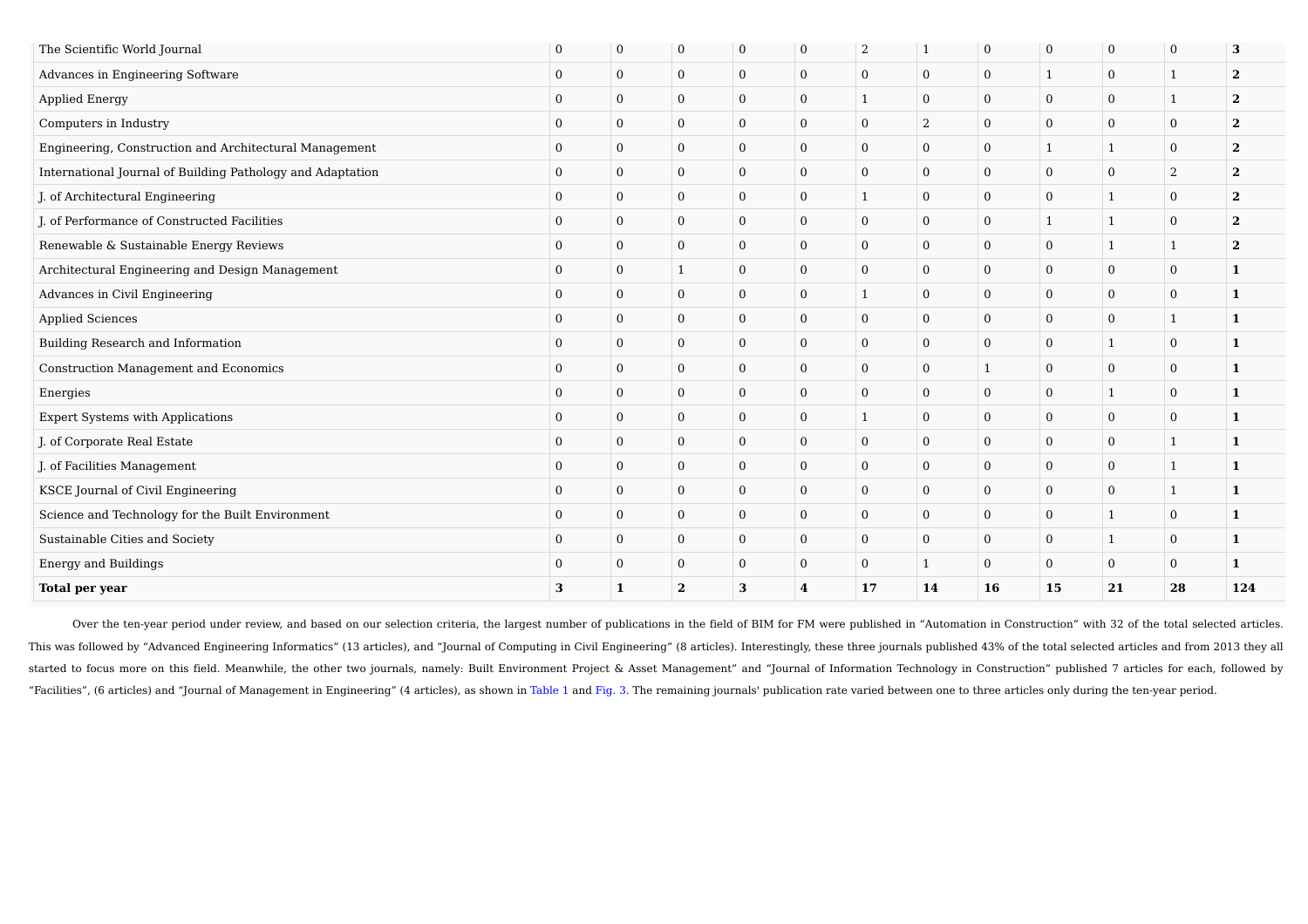



alt-text: Fig. 3

The bibliometric analysis also reveals that the largest number of journal publications over the last decade were conducted in the USA (40), UK (24), Canada (15), Australia (9), Taiwan (8) and China (7), as shown in Fig. 4. was expected that the USA would have the largest proportion of publications in BIM research, since BIM was established in the USA. The analysis also shows that the interest in implementing BIM in FM has been growing over t three years in the UK, due to the government's initiative in adopting BIM for its centrally procured projects.



alt-text: Fig. 4

Furthermore, the bibliometric analysis reveals that six of the ten most cited articles were published in "Automation and Construction". The top ten cited articles according to the Scopus citation metric are summarized in T

2.

#### **Table 2** Top 10 cited articles in 2008–2018.

#### alt-text: Table 2

| Citations | Article                                                                                         | Author                | Journal                                            | Year  |
|-----------|-------------------------------------------------------------------------------------------------|-----------------------|----------------------------------------------------|-------|
| 357       | Building Information Modeling (BIM) for existing buildings - Literature review and future needs | Volk et al.           | Automation in Construction                         | 15    |
| 201       | Application areas and data requirements for BIM-enabled facilities management                   | Becerik-Gerber et al. | Journal of Construction Engineering and Management | 16    |
|           |                                                                                                 |                       | Advanced Engineering Informatics                   | [104] |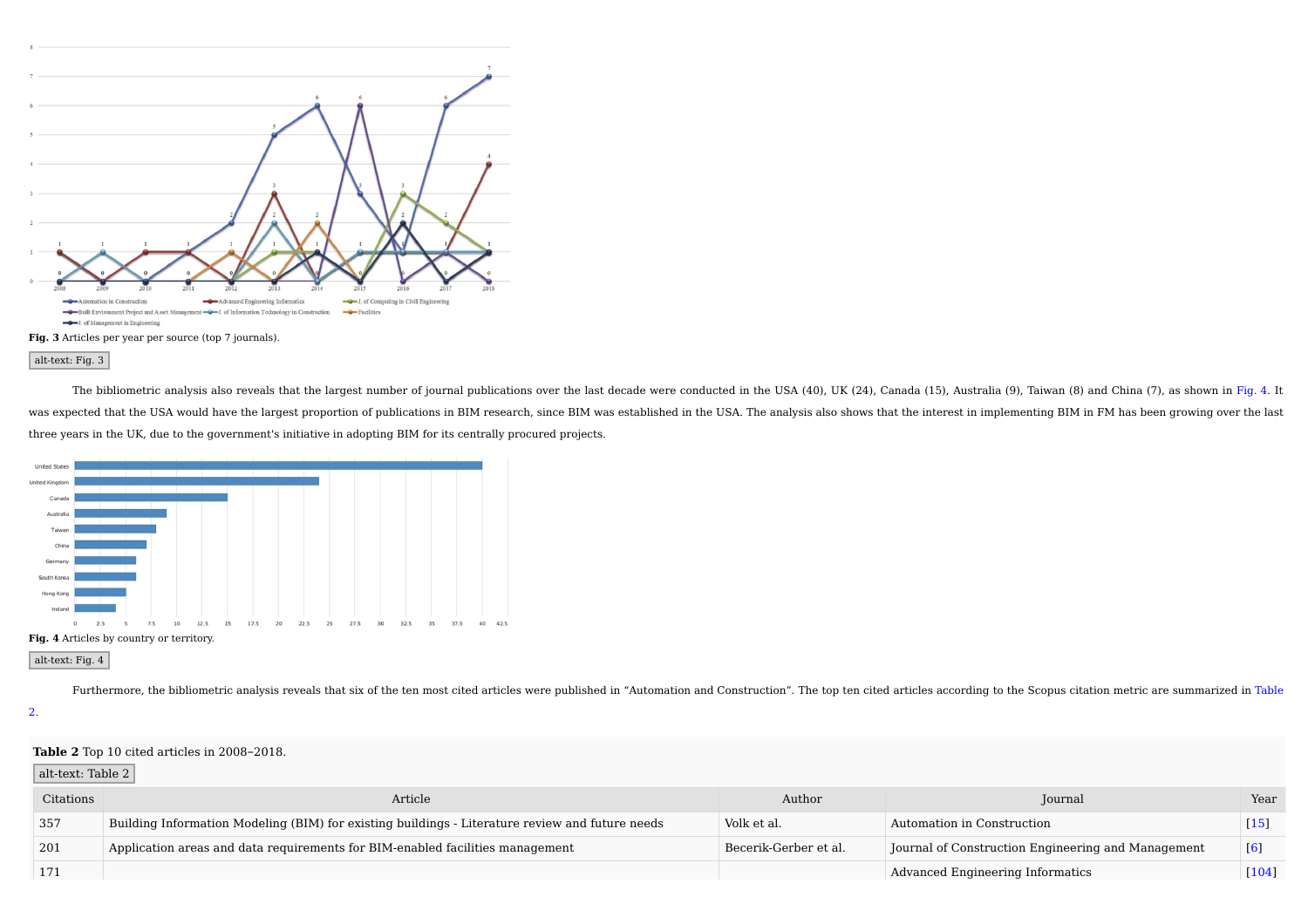|     | Building information modeling - Experts' views on standardisation and industry deployment  | Howard, and Björk,    |                            |                    |
|-----|--------------------------------------------------------------------------------------------|-----------------------|----------------------------|--------------------|
| 135 | Towards building information modeling for existing structures                              | Arayici, Yusuf        | Structural Survey          | [87]               |
| 129 | IFC and building lifecycle management                                                      | Vanlande et al.       | Automation in Construction | $\lceil 51 \rceil$ |
| 110 | BIM implementation throughout the UK construction project lifecycle: An analysis           | Eadie et al.          | Automation in Construction | $[103]$            |
| 98  | Building operation and energy performance: Monitoring, analysis and optimisation toolkit   | Costa et al.          | Applied Energy             | [80]               |
| 97  | A knowledge-based BIM system for building maintenance                                      | Motawa, and Almarshad | Automation in Construction | $\lceil 73 \rceil$ |
| 76  | Imaged-based verification of as-built documentation of operational buildings               | Klein et al.          | Automation in Construction | [88]               |
| 73  | A benefits realization management building information modeling framework for asset owners | Love et al.           | Automation in Construction | [69]               |

The bibliometric analysis shows that BIM, FM and O&M, are the most frequently used keywords; this is not surprising since our search was specific in this field. This is followed by maintenance management, IFC, lifecycle information, information integration, building performance, COBie, handover, information requirements and interoperability, as shown in Fig. 5. The keywords' frequency helped us in clustering the selected publications in s after combining the common interest of keywords as follows: (1) information management (includes: information integration, information requirements, information exchange, handover, data warehouse, data transfer, data minin cycle information and information systems), (2) maintenance management (includes: fault detection and diagnosis, and HVAC), (3) energy management (includes: building performance and energy efficiency), (4) refurbishment/re (5) existing building audits and surveys (includes: as-built BIM, laser scanning, and point cloud), (6) BIM for FM (includes: owners and BIM adoption). The clustering of the keywords shows that the majority of the selected fall under the first cluster "information management". Generally, keyword analysis can help in mapping the literature, but is not enough when the topic is new and precise, because a keyword's occurrence will not exceed two times in some cases. Accordingly, we decided to conduct a content analysis in which we reviewed each article individually to generate patterns and trends of existing research, based on the article's content and contribution.



**4 Content analysis**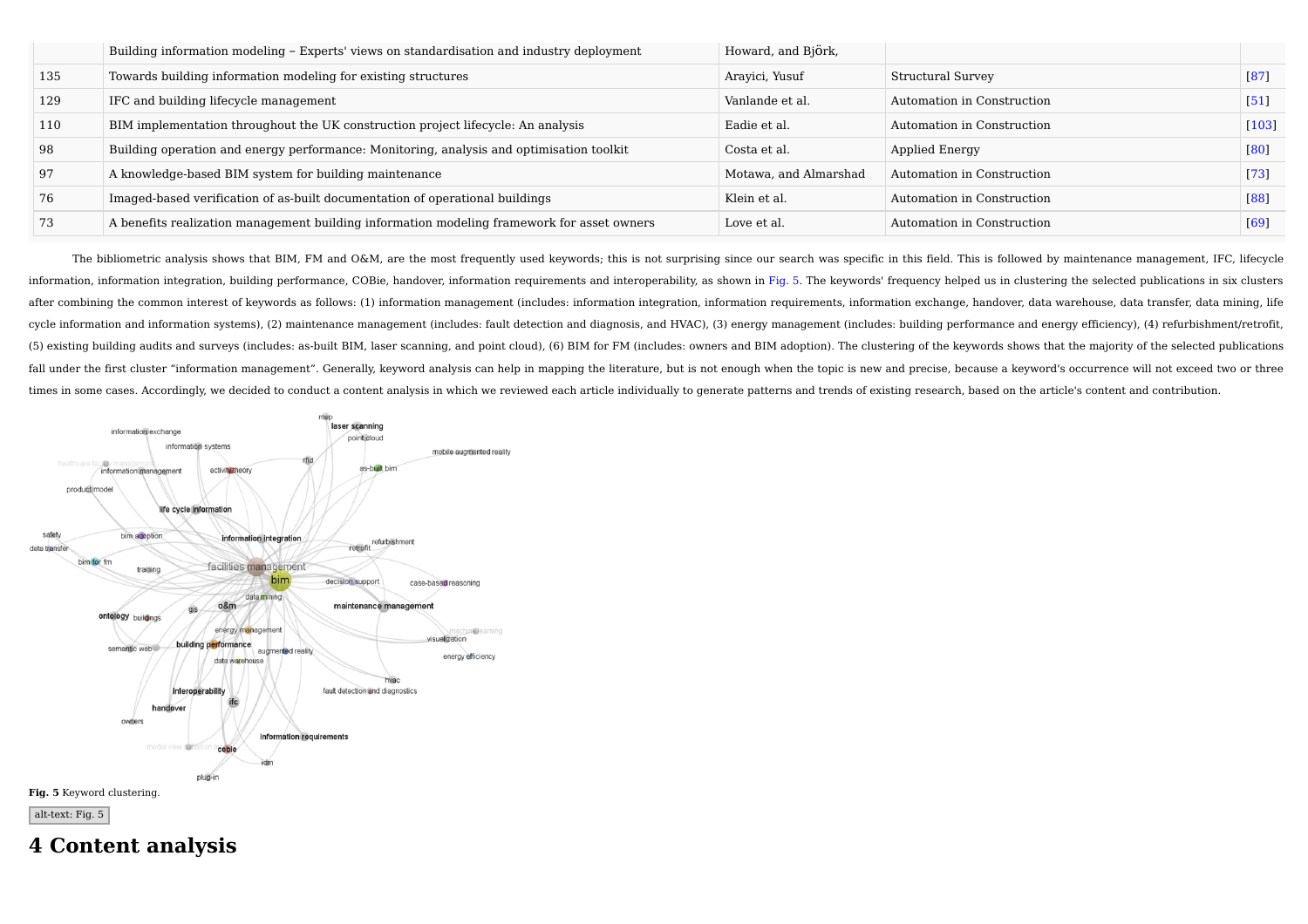In order to generate a more qualitative analysis of the reviewed articles and derive patterns to propose a future agenda, we mapped the selected articles and proposed a categorisation structure based on content analysis of

articles, as shown in Fig. 6. According to our content analysis, the selected articles for review were categorized into eight categories, based on their research focus and contribution, as detailed in Table 3.



### alt-text: Fig. 6

#### **Table 3** Articles content themes of BIM research for FM 2008–2018.

alt-text: Table 3

| Themes                               | 2008 | 2009     | 2010           | 2011 | 2012     | 2013 | 2014           | 2015 | 2016 | 2017 | 2018     | Total |
|--------------------------------------|------|----------|----------------|------|----------|------|----------------|------|------|------|----------|-------|
| <b>Information Management</b>        |      |          | 2              |      |          |      |                |      | - 11 | 11   | 10       | 47    |
| BIM in FM                            |      | $\Omega$ | $\overline{0}$ |      |          |      | 3              |      |      |      |          | 25    |
| Maintenance Management               |      | $\Omega$ |                |      |          |      |                |      |      |      |          | 14    |
| Energy Management                    |      | $\Omega$ | $\Omega$       |      | $\Omega$ |      | $\overline{0}$ |      |      |      |          | 'n    |
| Existing Buildings' Audits & Surveys |      | $\Omega$ | $\Omega$       |      |          |      | $\Omega$       |      |      |      |          |       |
| Engagement of FM in Design Stage     |      | $\Omega$ |                |      |          |      |                |      |      |      |          |       |
| Refurbishment/Retrofit               |      | $\Omega$ | $\Omega$       |      | $\Omega$ |      |                |      |      |      |          |       |
| Health & Safety Management           |      | $\Omega$ | $\Omega$       |      | $\Omega$ |      | $\overline{0}$ |      |      |      | $\Omega$ |       |
| <b>Total</b>                         |      |          |                |      |          | 17   | 12             | 17   | 15   | 16   | 23       | 113   |

## **5 Research gaps and future agenda**

This section provides an overview of the research patterns identified in section 4, and suggests areas where further research is required within the scope of each pattern.

## **5.1 Category: information management**

It is critical for FM teams to have accurate, comprehensive and available information to support effective and efficient building operations and maintenance activities [17,18]. However, the FM teams continue to struggle wi information management, mainly because of the various FM information systems, which lack interoperability between each other [19]. BIM offers opportunities to improve facility information management by providing a unified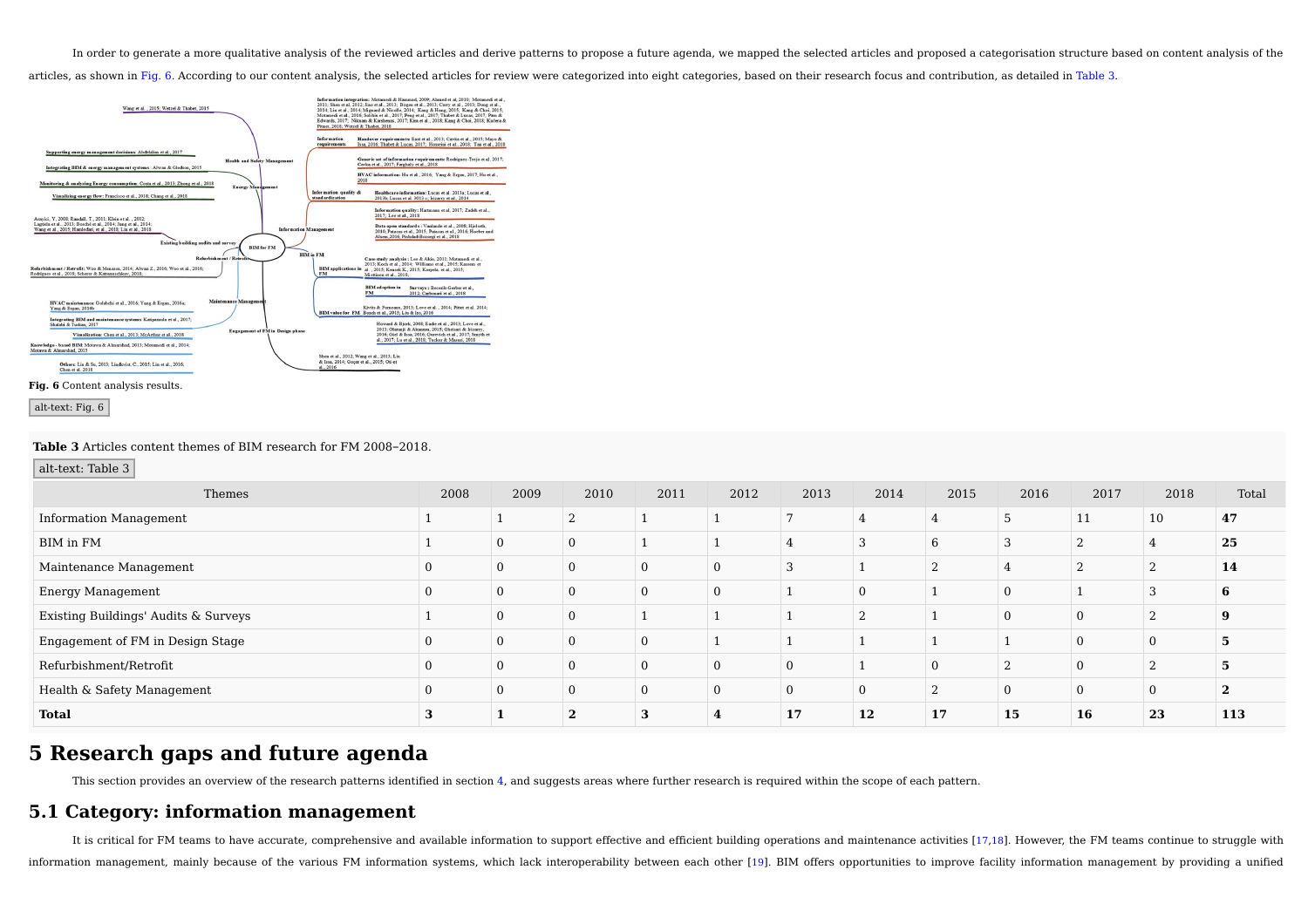platform for various data sources needed for daily O&M activities. Among many unresolved issues that need to be addressed for successful BIM implementation, information exchange and interoperability remain the main issues [5,6,20]. Our review shows that the last three years have been productive in the BIM-based FM information management field: 27 out of the 47 reviewed articles in this category were published during the last three years onl recording the highest growth rate among all categories identified in this review. Our review of published articles in this area reveals that the existing research used several methods to manage lifecycle information as dis following subsections.

### **5.1.1 Sub-category: life cycle information integration**

The sub-category that is most investigated in this area is information integration, using different techniques, such as data warehouse [21], agent-based web services [22], linking data in the cloud [23,24], a relational da [25,26], a semantic web ontology [27,28], and using data mining techniques to extract useful information from BIM models to support FM activities during the O &M phase [29,30]. Other studies focused on integrating differen than integrating the required FM information, for instance, integrating BIM with RFID tags to capture lifecycle information (Motamedi and Hammad 2009): [31,32], applying machine learning concept and raw sensor data [33], 2 devices [34], a BIM/GIS-based information extraction (Mignard and Nicolle 2014); [35]. Other works focused on FM required information and developed bespoke techniques to integrate heterogeneous data, including BIM, by intr programming interface plug-in to extend COBie by synthesising semantic data requirements that explicitly meet the owner's needs [36] Edwards, 2017), and integration of BIM and BAS information through a developed middleware consumption benchmarking [37].

### **5.1.2 Sub-category: information requirements**

This sub-category focuses on identifying the FM information requirements for successful facilities information management through BIM. The current research focused on very specific information requirements by identifying t information of: healthcare facilities [38-41], HVAC systems [42-44], the building handover process [45-49]. Only one article was found that focused on creating a generic set of information requirements for a successful inf Other authors in this area proposed an information classification and prioritization methodology (Rodriguez Trejo et al., 2017); (Hosseini et al., 2018).

### **5.1.3 Sub-category: information quality and information exchange standards**

One of the earliest studies was conducted by Vanlande et al. [51] with a focus on BIM open standards. These authors proposed a semantic indexation method, based on the IFC open standard for lifecycle information management Hjelseth [52] developed FM information specifications in different roles and phases of a building's life cycle. Recent studies in this area have shifted towards evaluation of BIM standards in asset register creation [54,10 [53], and in developing an asset information model [54,108]. Recently, there has been an increasing interest in proposing different methods to evaluate BIM information quality [55-57]. However, in our review, we found an i examining a real-world case study, where BIM open standards, namely "COBie" were used for the information exchange process [58]. In this study, the authors reported the shortcomings of the existing data open standards and recommended more case studies to provide further insights into the evolving field of BIM in FM.

Within this context, there are 47 articles which tackled facilities information management using BIM in different ways. Interestingly, 58% of the selected articles were published between 2016 and 2018, which makes this the the categories. The earliest attempts in this field started in 2008 with a focus on the basic concept of creating BIM objects' information and libraries to include facility information in a BIM-IFC file. In 2013, the trend information between BIM models and external data sources. The evolution in facilities information management continued, using different techniques to collect and retrieve information, until 2016 when the focus of the resea researchers started to think holistically about FM information management. Several recent efforts to identify the required FM information of BIM models focused on either the handover of the required information or the mech plumbing (MEP) information requirements. Only one study was found in this focus that identified a generic list of information requirements that could be used for any type of facilities [50]. Other attempts focused on colle by developing plug-in applications (e.g. Ref. [36], and on integrating heterogeneous information sources by developing a middleware layer (e.g. Ref. [37]. Among the selected 47 articles in this category, only one interesti case study that shows a holistic facilities information management system using BIM open standards and reported accordingly the information exchange process using COBie shortcomings and captured lessons learned for further review shows that there remains a lack of a standardized process for a seamless information exchange between BIM and FM systems and a lack of holistic guidance that encapsulates all the required FM information for efficien systems and building types. A future agenda involves: (1) mapping a clear process for seamless information exchange between BIM and FM systems. (2) developing specifications to identify specific information needs for FM. ( case studies to provide insights on information exchange processes between BIM and FM, and (4) identifying an information quality evaluation process, to ensure all owner/FM requirements are considered carefully in BIM mode

## **5.2 Category: BIM in FM – value, applications and challenges**

BIM provides the FM team with access to digital information about facility components and equipment from one unified source, which reduces the time and cost involved in searching for information from large fragmented unstructured data and increases the accuracy of FM information [20]. BIM can be a leverage for FM practice by improving the handover processes [102], reducing the time spent in localizing facility assets [59,60]; [111]), e fault detection and identification in all construction phases, and it supports collaboration and visualisation of data [61-64]. BIM can enhance the efficacy of the work orders' execution process by providing comprehensive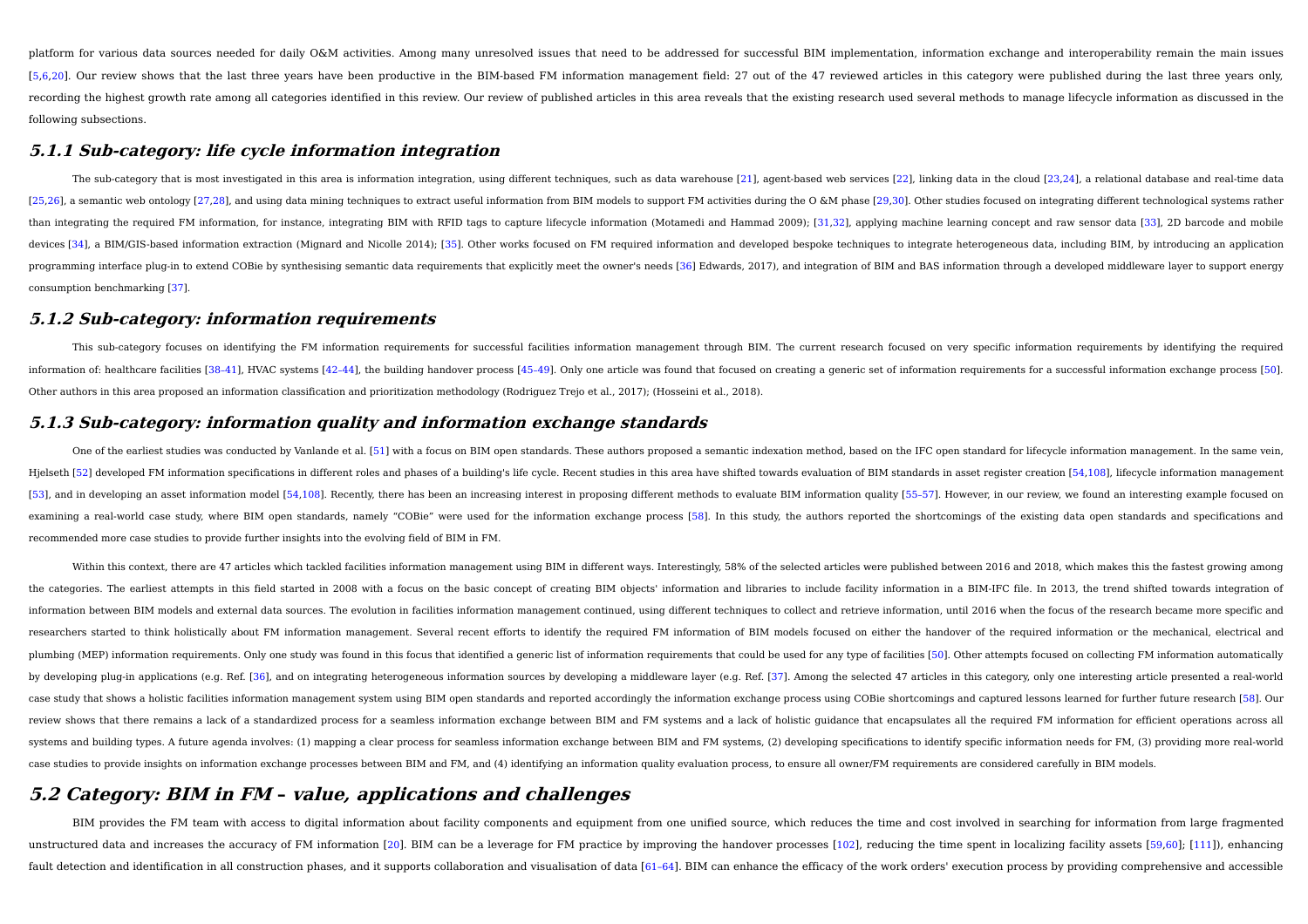information [20.63]. Moreover, BIM can support other FM activities, such as market intelligence and satisfaction surveys [65], and in preparing the rental contracts [66]. Other benefits of BIM implementation in FM include; efficient knowledge management throughout the facility life cycle [67], enhancing building performance and occupant value [62]. A comprehensive study conducted by Ref. [6] summarized the benefits of integrating BIM with F including, but not limited to, localization of facility components, real-time data accessibility, space management, maintainability assessment, digital asset creation, non-capital construction planning, energy monitoring, management, visualisation and marketing, and personnel training. Another study conducted by Love et al. [68] concluded that BIM can improve FM workflow, maintenance efficacy, and safety management. Based on their study, Lo al. [69] developed a BIM benefits realization framework for asset owners.

Other studies focused more on the challenges of integrating BIM with FM (e.g. Refs. [61,70]. However, among the 25 reviewed articles under this category, some studies adopted the case study analysis approach [20,64]; [63]; [62,66,71] to investigate BIM implementation in FM in terms of BIM applications and challenges. The remaining articles adopted different approaches, including developing a conceptual framework, interviews and questionnaire surveys to investigate BIM adoption in FM. A future agenda for this category involves: (1) more real-world case studies with a focus on evaluating the current challenges that hinder BIM implementation in FM; (2) more realstudies with a focus on the quantified value of BIM implementation in FM.

## **5.3 Category: maintenance management**

The review showed a high growth rate in this category: 60% of the total selected articles (14 articles) were published in the last three years. In the current FM practice, information is distributed between various FM syst such as computerized maintenance management system (CMMS), computer aided facilities management (CAFM), and building automation system (BAS). BIM with its capabilities as a data conduit can provide an easy retrieval of the FM information required for senior management decisions. Current solutions include integrating BIM and FM systems' information using different technologies, such as semantic web technology, to help maintenance personnel to efficiently track and control the whole maintenance management process [72], and integrating BIM and knowledge systems in a case-based reasoning module to enable maintenance information retrieval and knowledge sharing to s maintenance problems [73,74]. Other attempts focused on developing automated approaches to define possible causes and retrieve related information to facilitate the process of HVAC troubleshooting [75,76]. Other automated approaches focused on providing FM teams with visualizations of the work order categories to enhance the work order execution process [77], and to schedule FM work orders [78] to help prioritize assignment of maintenance activities.

Among the 14 reviewed articles in this category, two articles focused on information exchange and interoperability between BIM and maintenance systems. The first one was conducted by Shalabi and Turkan [5]; who proposed an approach that utilises a BIM-IFC file to link BAS with related data from CMM, in order to optimize the corrective maintenance data collection process during the O&M phase. However, this study focused on collecting and r actual data from BAS and CMMS systems using BIM as a data repository during the O&M phase. The second study was conducted by Katipamula et al. [79]; who developed an approach to integrate BIM and BAS to create actionable information that can lead to work orders being processed through the CMMS system using an open-source reference platform, VOLTTRON. However, the approach presented in this article was deployed in a limited number of buildings, due to the high cost of its implementation, which requires additional sensing devices and labour to discover and map devices into the BAS. In this context, this review shows that more research is still needed wi (1) mapping a process for information exchange and interoperability between maintenance systems, CMMS and other FM systems such as BEMS, using BIM as a data repository; (2) integrating BIM and mixed reality technologies to improve maintenance efficiency.

## **5.4 Category: energy management**

Monitoring the energy performance of facilities during the O&M phase is essential to compare the actual energy performance with the designed parameters. To achieve this, BIM can be a promising tool as a data conduit that can collect data from different stakeholders during different phases and integrate the collected data with data from different energy management systems for further analysis. However, our review shows that very little rese focused on using BIM for facilities' energy management. The very few identified studies presented different approaches to BIM implementation in energy management, which included: using BIM for monitoring, analysing and optimising the performance of facility systems and accordingly building an operational strategy to be implemented [80]; providing building energy consumption assessment that supports management decision-making [81], and visualizing sensor data in a BIM environment to support energy-saving management decision-making [82]. Other studies presented a conceptual framework that integrates COBie and energy assessment tools to develop data attrib with correct information for effective asset information modeling (AIM) [83], and a framework that integrates BIM, sensor data and regulatory information to facilitate the compliance checking process [84]. Recent research by Francisco et al. [85] developed a Revit plug-in that enables visualisation and comparison between energy consumption values in 2D and 3D views, using a color-coding scheme in an as-built BIM model. The future research a involves: (1) integrating different energy information streams, including BIM models to enhance the visibility of facility performance and to promote better energy management, (2) utilizing information collected by capturi facility energy data in BIM-based simulations for more efficient energy performance analysis to support energy retrofit decisions, and (3) identifying the required energy data from BIM models from a FM perspective.

## **5.5 Category: existing building audits and surveys**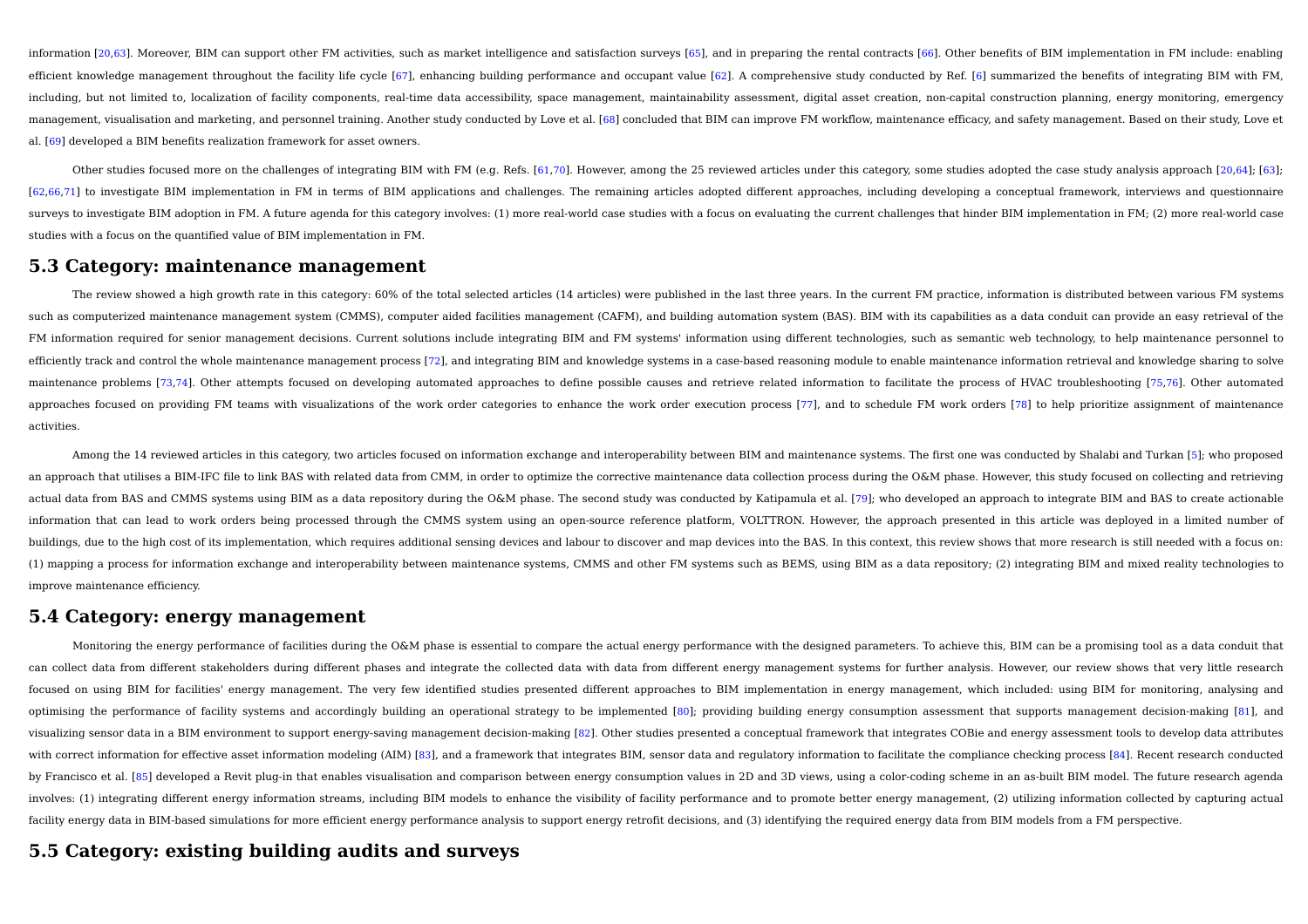Employing laser scanning technology in the context of BIM-based projects is a promising approach that enables spatial data acquisition to manage building operations after project commissioning. Integrating BIM as-built and point-cloud as-built data with FM systems can improve building operations [86]. The current literature focuses on investigating the benefits and limitations of using different techniques to develop as-built BIM models. The include using: a pattern recognition concept [87], photogrammetric image processing [88], the thermography concept [89], and a point cloud technique [86,90,91]. Other research studies developed a semi-automated approach to quality control of as-built BIM models [92,93]. One article out of the nine reviewed articles in this area tackled the interoperability issue and proposed an automated real-time and interoperable method to perform the site transfer to facilitate the process of generating accurate as-built BIM models [94]. To generate as-built BIM models for FM use, the future agenda involves: (1) developing an automated checking process with COBie for FM use improve FM information quality, (2) integrating rich semantic data in as-built BIM models by using recognition techniques, and (4) automating data extraction and transfer for information exchange and integration purposes.

## **5.6 Category: engagement of facilities management in design stage through BIM**

To achieve efficient facility performance during the O&M phase, specific requirements related to space management, occupancy and maintainability have to be considered at an earlier stage of the facility life cycle. BIM has capability to support assessment of space management, occupancy and maintainability during the concept and design stages. Wang et al. (2013) concluded that the early adoption of FM requirements in the design stage with BIM enables the building life cycle costs to be considerably reduced. Existing research in this area focuses on feedback loops between the O&M phase and the design phase to facilitate the designer-client communication in the a design process for pre-occupancy evaluation [22], and using BIM as a platform to engage building stakeholders collaboratively in building performance improvement decisions [95].

Other research focused on developing a Revit add-in application for maintainability checking [96], and on developing a tailored approach that incorporates BMS information in a BIM environment to close the feedback loop between the operation and design phases of the building's life-cycle [97]. The future agenda in this category involves: (1) developing a process for automated feedback loops between O&M and design phases.

## **5.7 Category: refurbishment/retrofit**

The main objective of performing building refurbishment is to extend the existing building's life and to improve its performance [11], while the retrofit solution focuses specifically on enhancing building energy performan reduce the O&M costs [98]. Although refurbishment/retrofit is an important component of FM, there has been less research focusing on this area. Only five articles were identified in this category and they were focused main developing a virtual retrofit model to support energy retrofitting decisions [98], benchmarking different facilities using BIM to support decision-making in retrofits of aging commercial buildings [99], presenting BIM bene renovation/retrofit using a case study approach [100][109] and linking BIM and aging housing stock data, for sustainable retrofitting [101]. However, the very few identified studies in this area also highlight the potentia research to explore BIM implementation in refurbishment/retrofit. Thus, the future agenda in this area involves: (1) integrating different facility performance information sources to perform retrofit simulations for decisi (2) integrating mixed reality along with BIM to facilitate refurbishment decisions.

## **5.8 Category: health and safety management**

Our review highlights the noticeably small number of research papers focusing on BIM application in health and safety management. Although FM tasks require safety data to ensure safe operation and maintenance, only two articles were identified in this category with a focus on BIM's capabilities in improving fire safety management practices and supporting the maintenance of fire safety equipment [91], and identifying safety attributes req maintenance and repair activities during the O&M phase [7]. The future agenda in this category involves (1) integrating health and safety information along with BIM information to provide a rich database for FM systems, an utilizing BIM visualisation capabilities to evaluate if safety measures for maintenance work are considered during the design stage.

## **6 Conclusion**

This paper has presented an overview of the current status of BIM implementation in FM, with a focus on information exchange and interoperability between BIM and FM systems. A total of 113 articles, published between 2008 and 2018, were identified and reviewed. Existing literature gaps and future agenda have been outlined. The content analysis of the existing literature shows that current research tends to focus on BIM-based technologies integration to enhance FM practice, rather than resolving the issues regarding facilities information management, which is considered as the backbone for successful FM practice. Moreover, the main concept behind extending implementation to the O&M phase is to utilise the benefits of BIM capabilities as a data conduit that can solve the interoperability issue between the various FM systems. Although the research trends and patterns reveal th continuously growing interest in facilities information management using BIM, and a steep rise in the number of publications during the last three years on identification of information requirements and integration of diff information sources, nevertheless, a seamless information exchange process between BIM and FM systems does not vet exist. A successful implementation of BIM in FM requires a seamless information exchange between the differ BIM-FM systems. Once the information is transferred and shared between the different BIM-FM systems seamlessly, any other solution can be possible. However, in our review we identified very few attempts to transfer building information between different FM systems such as the CMMS and BAS using BIM as a data conduit. The main focus of the studies was on providing real-time data access, rather than a process for seamless information exchange to overcome the interoperability issue between BIM and FM systems. Our review of the current literature concluded that a successful implementation of BIM in FM can be achieved with (1) a seamless information exchange process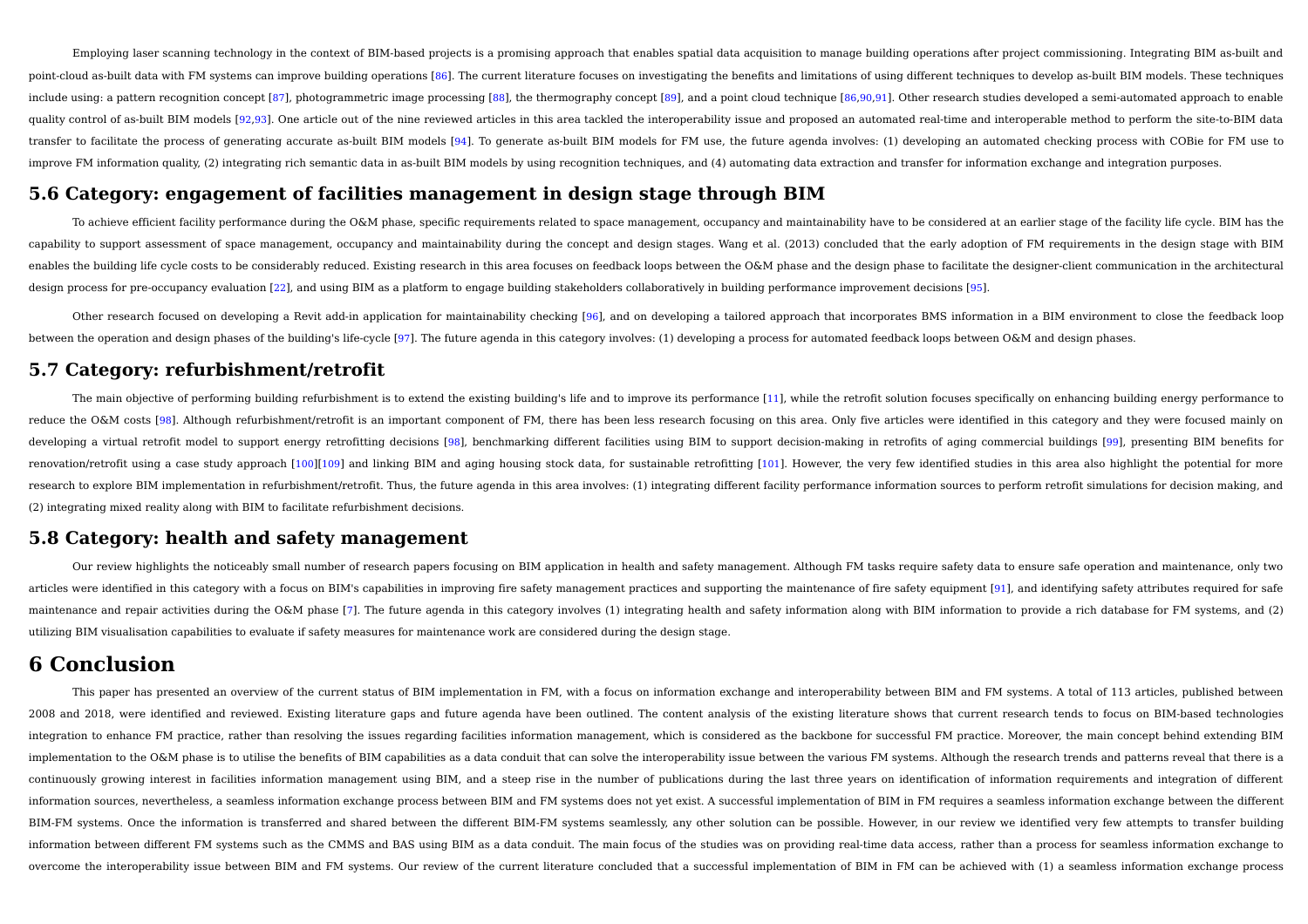between BIM and FM systems. (2) a holistic quidance that encapsulates all the FM information required for efficient operations across all systems and building types. (3) a well-defined information quality process that ensu owner/FM needs are considered carefully in BIM models, (4) a set of standardized practical processes to integrate different information sources related to maintenance management and health & safety management tasks, to pro rich semantic database to support FM systems, (5) a standardized process for feedback loops between operations and design phases to provide rich actual feedback to support efficient facilities design, and (6) more real-wor studies to investigate the current status of BIM implementation in FM. Finally, it is hoped that this paper will contribute to further developing a seamless information exchange process between BIM and FM systems to overco interoperability issue and facilitate BIM implementation in FM. Notwithstanding the strengths of this study, one limitation of this review is that it focuses only on the O&M phase. Further review studies should extend the review the information exchange and interoperability issues throughout the whole building life cycle. BIM implementation in FM will remain a growing area of research for many years to come. Developments in this area requir efforts of academia and industry practitioners to overcome the current challenges.

# **Appendix A. Supplementary data**

Supplementary data to this article can be found online at https://doi.org/10.1016/j.jobe.2019.100755.

# **Uncited references**

[105], [106], [107], [110].

# **References**

- **[1]** W. Brodt, Adopt information exchange standards and harvest benefits, Facilit. Manag. J. 2013, 40–42.
- [2] M.P. Gallaher, A.C. O'Connor, J.L. Dettbarn, Jr. and L.T. Gilday, Cost Building Information Modeling (BIM) for Facilities Management Literature Review and Future Needs Analysis of Inadequate Interoperability in the US Capital Facilities Industry, 2004, US Department of Commerce Technology Administration, National Institute of Standards and Technology (NIST); Maryland.
- [3] A. Sattenini, S. Azhar and J. Thuston, Preparing a building information model for facility maintenance and managemen, available at:In: 28th International Symposium on Automation and Robotics in Construction, Seoul, South Korea, 2011, 144–149, (accessed Jan. 2018) http://toc.proceedings.com/26405webtoc.pdf.
- **[4]** L. Sabol, BIM technology for FM, In: P. Teicholz, (Ed), BIM for Facility Managers, 2013, John Wiley & Sons; New Jersey, 17–45.
- **[5]** F. Shalabi and Y. Turkan, IFC BIM-based facility management approach to optimize data collection for corrective maintenance, J. Perform. Constr. Facil. **31** (1), 2017, 1–13, 04016081.
- **[6]** B. Becerik-Gerber, F. Jazizadeh, N. Li and G. Calis, Application areas and data requirements for BIM-enabled facilities management, J. Constr. Eng. Manag. **138** (3), 2012, 431–442.
- **[7]** E.M. Wetzel and W.Y. Thabet, The use of a BIM-based framework to support safe facility management processes, Autom. ConStruct. **60**, 2015, 12–24.
- **[8]** C.J. Roberts, E.A. Pärn, D.J. Edwards and C. Aigbavboa, Digitalising asset management: concomitant benefits and persistent challenges, Int. J. Build. Pathol. Adapt. **36** (2), 2018, 152–173.
- **[9]** J.K.W. Wong, J. Ge and S.X. He, Digitisation in facilities management: a literature review and future research directions, Autom. ConStruct. (92), 2018, 312–326.
- **[10]** R. Edirisinghe, K.A. London, P. Kalutara and G. Aranda-Mena, Building information modelling for facility management: are we there yet?" Engineering, Constr. Arch. Manag. **24** (6), 2017, 1119–1154.
- **[11]** D. llter and E. Ergen, BIM for building refurbishment and maintenance: current status and research directions, Struct. Surv. **33** (3), 2015, 228–256.
- [12] L. Sanhudo, N.M.M. Ramos, J.P. Martins, R.M.S.F. Almeida, E. Barreira, M.L. Simões and V. Cardoso, Building information modeling for energy retrofitting A review, Renew. Sustain. Energy Rev. 89, 2018, 249-260.
- **[13]** A. GhaffarianHoseini, T. Zhang, O. Nwadigo, A. GhaffarianHoseini, N. Naismith, J. Tookey and K. Raahemifar, Application of nD BIM integrated knowledge-based building management system (BIM-IKBMS) for inspecting post-construction energy efficiency, Renew. Sustain. Energy Rev. (72), 2017, 935–949.
- **[14]** E.A. Pärn, D.J. Edwards and M.C.P. Sing, The building information modelling trajectory in facilities management:A review, Autom. ConStruct. (75), 2017, 45–55.
- **[15]** R. Volk, J. Stengel and F. Schultmann, Building information modelling (BIM) for existing buildings: literature review and future needs, Autom. ConStruct. **38**, 2014, 109–127, March 2014.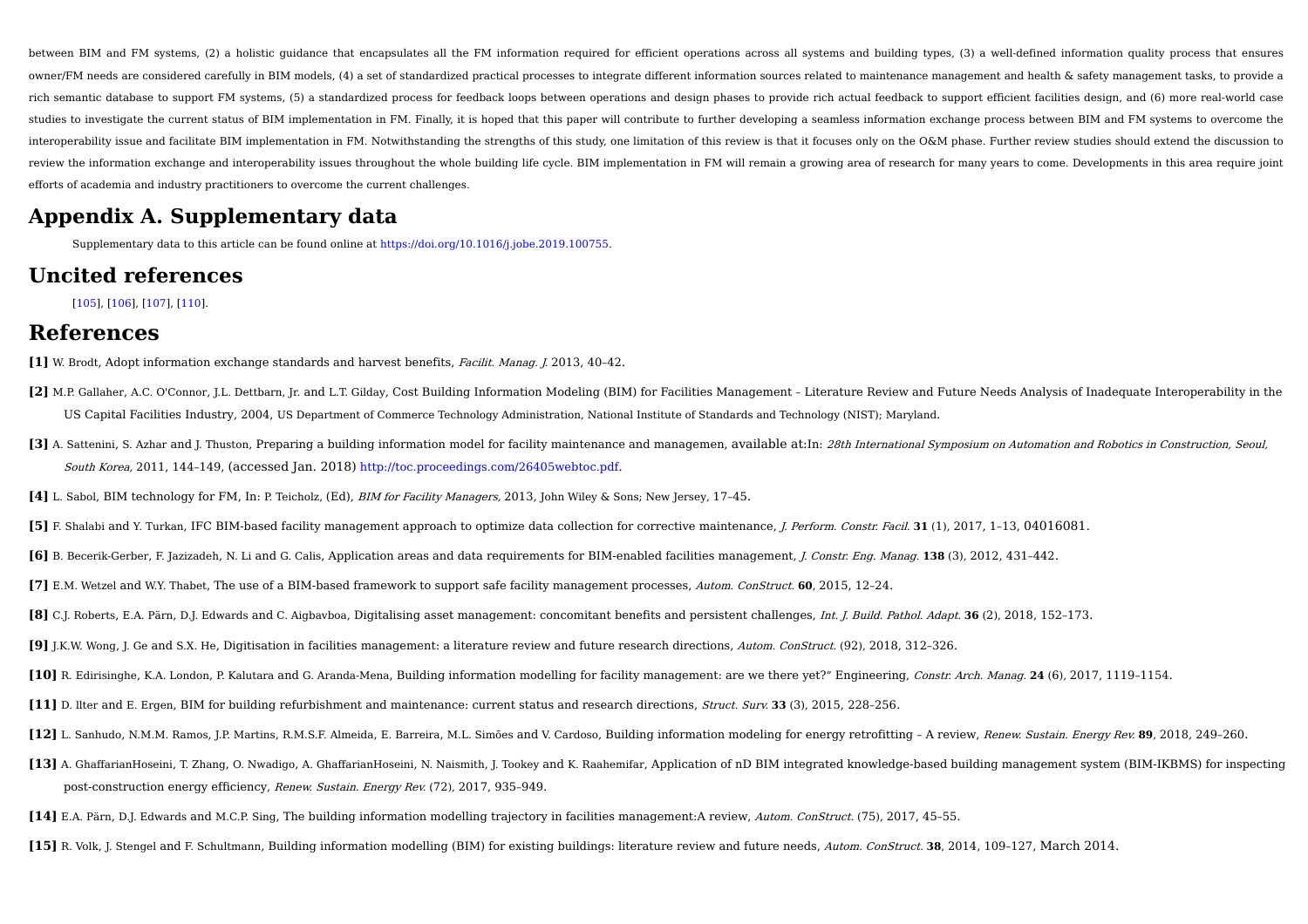- **[16]** Q. Lu and S. Lee, Image-based technologies for constructing as-is building information models for existing buildings, J. Comput. Civ. Eng. **31** (4), 2017, 1–14, 04017005.
- **[17]** B. Atkin and A. Brooks, Total Facilities Management, third ed., 2009, Blackwell publisher; Chichester, UK, 6–12.
- **[18]** P. Teicholz, (Ed), BIM for Facility Managers, 2013, available at: www.graphicsystems.biz/gsi/articles/Bridging%20the%20AEC\_FM%20Gap\_r2.pdf.
- **[19]** C. Eastman, P. Teicholz, R. Sacks and K. Liston, BIM Handbook: A Guide to Building Information Modeling for Owners, Managers, Designers, Engineers and Contractors, second ed., 2011, John Wiley & Sons Inc; New York, NY.
- **[20]** M. Kassem, G. Kelly, N. Dawood, M. Serginson and S. Lockley, BIM in facilities management applications: a case study of a large university complex, Built. Environ. Proj. Asset. Manag. **5** (3), 2015, 261–277.
- **[21]** A. Ahmed, J. Ploennigs, K. Menzel and B. Cahill, Multi-dimensional building performance data management for continuous commissioning, Adv. Eng. Inf. **24**, 2010, 466–475.
- **[22]** W. Shen, Q. Hao and Y. Xue, A loosely coupled system integration approach for decision support in facility management and maintenance, Autom. ConStruct. **25**, 2012, 41–48.
- **[23]** E. Curry, J. O'Donnell, E. Corry, S. Hasan, M. Keane and S. O'Riain, Linking building data in the cloud: integrating cross-domain building data using linked data, Adv. Eng. Inf. **27**, 2013, 206–219.
- [24] Y. Jiao, Y. Wang, S. Zhang, Y. Li, B. Yang and L. Yuan, A cloud approach to unified lifecycle data management in architecture, engineering, construction and facilities management: Integrating BIMs and SNS, Adv. Eng. Inform. **27**, 2013, 173–188.
- **[25]** B. Dong, Z. O'Neill and Z. Li, A BIM-enabled information infrastructure for building energy Fault Detection and Diagnostics, Autom. ConStruct. **44**, 2014, 197–211.
- [26] W. Solihin, C. Eastman, Y.-C. Lee and D.-H. Yang, A simplified relational database schema for transformation of BIM data into a query-efficient and spatially enabled database, Autom. ConStruct. 84, 2017, 367-383.
- **[27]** M. Niknam and S. Karshenas, A shared ontology approach to semantic representation of BIM data, Autom. ConStruct. **80**, 2017, 22–36.
- **[28]** K. Kim, H. Kim, W. Kim, C. Kim, J. Kim and J. Yu, Integration of ifc objects and facility management work information using Semantic Web, Autom. ConStruct. **87**, 2018, 173–187.
- **[29]** T.W. Kang and H.S. Choi, BIM-based data mining method considering data integration and function extension, KSCE J. Civ. Eng. **22** (5), 2018, 1523–1534.
- **[30]** Y. Peng, J.-R. Lin, J.-P. Zhang and Z.-Z. Hu, A hybrid data mining approach on BIM-based building operation and maintenance, Build. Environ. **126**, 2017, 483–495.
- **[31]** A. Motamedi, R. Saini, A. Hammad and B. Zhu, Role-based access to facilities lifecycle information on RFID tags, Adv. Eng. Inf. **25**, 2011, 559–568.
- **[32]** A. Motamedi, M.M. Soltani, S. Setayeshgar and A. Hammad, Extending IFC to incorporate information of RFID tags attached to building elements, Adv. Eng. Inf. **30**, 2016, 39–53.
- **[33]** A.C. Bogen, M. Rashid, E.W. East and J. Ross, Evaluating a data clustering approach for life-cycle facility control, J. Inf. Technol. Constr. **18**, 2013, 99–118 http://www.itcon.org/2013/6.
- **[34]** Y.C. Lin, Y.C. Su and Y.P. Chen, Developing mobile BIM/2D barcode-based automated facility management system, Sci. World J. 2014, 16.
- **[35]** T.W. Kang and C.H. Hong, A study on software architecture for effective BIM/GIS-based facility management data integration, Autom. ConStruct. **54**, 2015, 25–38.
- **[36]** E.A. Pärn and Edwards, Conceptualising the FinDD API plug-in: a study of BIM-FM integration, Autom. ConStruct. (80), 2017, 11–21.
- **[37]** A. Kučera and T. Pitner, Semantic BMS: allowing usage of building automation data in facility benchmarking, Adv. Eng. Inf. **35**, 2018, 69–84.
- **[38]** J. Irizarry, M. Gheisari, G. Williams and K. Roper, Ambient intelligence environments for accessing building information, Facilities **32** (3/4), 2014, 120–138.
- **[39]** J. Lucas, T. Bulbul and W. Thabet, An object-oriented model to support healthcare facility information management, Autom. ConStruct. **31** (May 2013), 2013a, 281–291.
- **[40]** J. Lucas, T. Bulbul and W. Thabet, A pilot model for a proof of concept healthcare facility information management prototype, J. Inf. Technol. Constr. **18**, 2013b, 76–98.
- [41] J. Lucas, T. Bulbul, W. Thabet and C. Anumba, Case analysis to identify information links between facility management and healthcare delivery information in a hospital setting, J. Archit. Eng. 19 (2), 2013c, 134-145.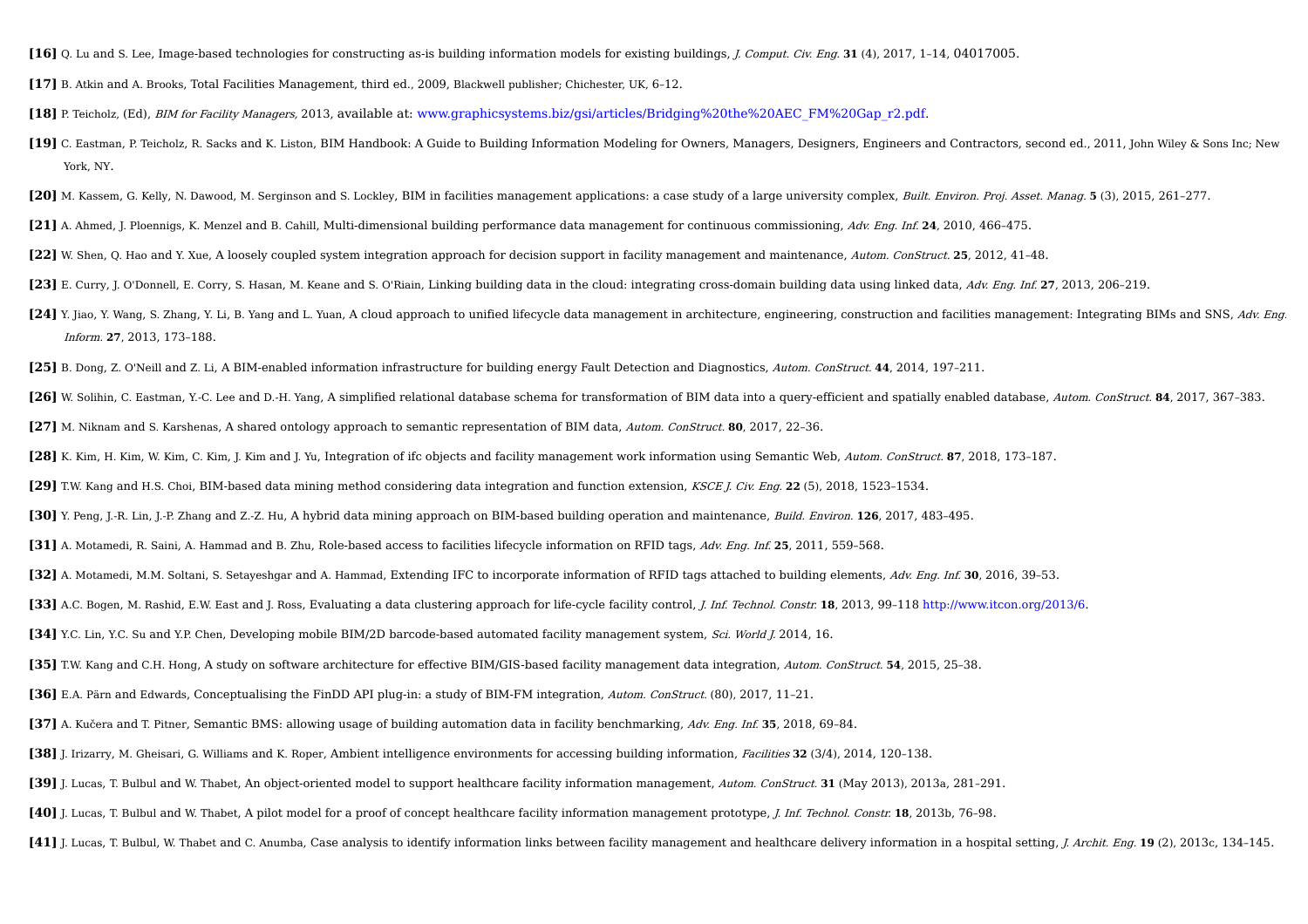- [42] Z.-Z. Hu, J.-P. Zhang, F.-O. Yu, P.-L. Tian and X.-S. Xiang, Construction and facility management of large MEP projects using a multi-Scale building information model, Adv. Eng. Software 100, 2016, 215-230.
- **[43]** Z.-Z. Hu, P.-L. Tian, S.-W. Li and J.-P. Zhang, BIM-based integrated delivery technologies for intelligent MEP management in the operation and maintenance phase, Adv. Eng. Software **115**, 2018, 1–16.
- **[44]** X. Yang and S. Ergan, BIM for FM: information requirements to support HVAC-related corrective maintenance, J. Archit. Eng. **23** (4), 2017, 04017023.
- **[45]** H.B. Cavka, S. Staub-French and E.A. Poirier, Developing owner information requirements for BIM-enabled project delivery and asset management, Autom. ConStruct. **83**, 2017, 169–183.
- **[46]** H.B. Cavka, S. Staub-French and R. Pottinger, Evaluating the alignment of organizational and project contexts for BIM adoption: a case study of a large owner organization, Buildings **5**, 2015, 1265–1300.
- **[47]** W.E. East, N. Nisbet and T. Liebich, Facility management handover model view, J. Comput. Civ. Eng. **27** (1), 2013, 61–67.
- **[48]** G.K. Mayo and R.R.A. Issa, Nongeometric building information needs assessment for facilities management, J. Manag. Eng. **32** (3), 2016.
- **[49]** W. Thabet and J.D. Lucas, A 6-step systematic process for model-based facility data delivery, J. Inf. Technol. Constr. **22**, 2017, 104–131.
- **[50]** K. Farghaly, F.H. Abanda, C. Vidalakis and G. Wood, Taxonomy for BIM and asset management semantic interoperability, J. Manag. Eng. **34** (4), 2018, 04018012, 2018.
- **[51]** R. Vanlande, C. Nicolle and C. Cruz, IFC and building lifecycle management, Autom. ConStruct. **18** (1), 2008, 70–78.
- **[52]** E. Hjelseth, Exchange of relevant information in BIM objects defined by the role- and life-cycle information model, Architect. Eng. Des. Manag. **6** (4), 2010, 279–287.
- **[53]** H. Hoeber and D. Alsem, Life-cycle information management using open-standard BIM, Eng. Construct. Architect. Manag. **23** (6), 2016, 696–708 https://doi.org/10.1108/ECAM-01-2016-0023.
- **[54]** J. Patacas, N. Dawood, D. Greenwood and M. Kassem, Supporting building owners and facility managers in the validation and visualisation of asset information models (AIM) through open standards and open technologies, J. Inform. Technol. Constr. **21**, 2016, 434–455, Special issue: CIB W78 2015 Special track on Compliance Checking.
- **[55]** T. Hartmann, R. Amor and W. East, Information model purposes in building and facility design, J. Comput. Civ. Eng. **31** (6), 2017, 04017054.
- **[56]** Y.-C. Lee, C.M. Eastman and W. Solihin, Logic for ensuring the data exchange integrity of building information Models, Autom. ConStruct. **85**, 2018, 249–262.
- **[57]** P.A. Zadeh, G. Wang, H.B. Cavka, S. Staub-French and R. Pottinger, Information quality assessment for facility management, Adv. Eng. Inf. **33**, 2017, 181–205.
- **[58]** P. Pishdad-Bozorgi, X. Gao, C. Eastman and A.P. Self, Planning and developing facility management-enabled building information model (FM-enabled BIM), Autom. ConStruct. **87**, 2018, 22–38.
- **[59]** C. Koch, M. Neges, M. König and M. Abramovici, Natural markers for augmented reality-based indoor navigation and facility maintenance, Autom. ConStruct. **48**, 2014, 18–30.
- **[60]** S. Lee and O. Akin, Augmented reality-based computational fieldwork support for equipment operations and maintenance, Autom. ConStruct. **20** (4), 2011, 338–352.
- [61] M. Gheisari and J. Irizarry, Investigating human and technological requirements for successful implementation of a BIM-based mobile augmented reality environment in facility management practices, Facilities 34 (1/2), 2016, 69–84.
- **[62]** U. Gurevich, R. Sacks and P. Shrestha, BIM adoption by public facility agencies: impacts on occupant value, Build. Res. Inf. **45** (6), 2017, 610–630, https://doi.org/10.1080/09613218.2017.1289029.
- **[63]** K. Kensek, BIM guidelines inform facilities management databases: a case study over time, Buildings **5** (3), 2015, 899–916.
- **[64]** R.A. Kivits and C. Furneaux, BIM: enabling sustainability and asset management through knowledge management, Sci. World J. 2013, https://doi.org/10.1155/2013/983721.
- **[65]** G. Carbonari, S. Stravoravdis and C. Gausden, Improving FM task efficiency through BIM: a proposal for BIM implementation, J. Corp. Real Estate **20** (1), 2018, 4–15 https://doi.org/10.1108/JCRE-01-2017-0001.
- [66] R. Miettinen, H. Kerosuo, T. Metsälä and S. Paavola, Bridging the life cycle: a case study on facility management infrastructures and uses of BIM, J. Facil. Manag. 16 (1), 2018, 2-16 https://doi.org/10.1108/JFM-04-2017-0017.
- **[67]** M. Tucker and M.R.A. Masuri, The development of facilities management-development process (FM-DP) integration framework, J. Build. Eng. **18**, 2018, 377–385.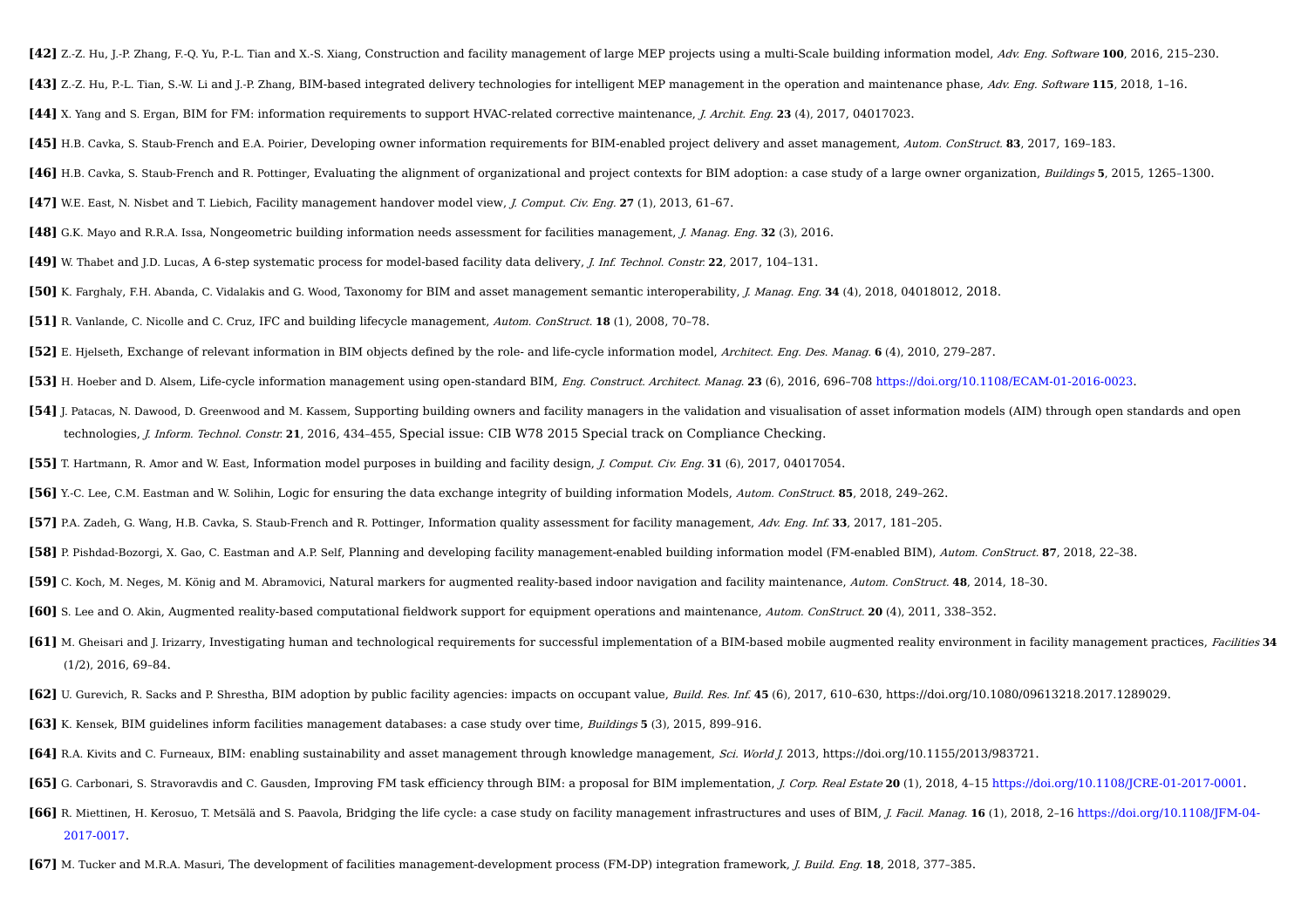- **[68]** P.E. Love, I. Simpson, A. Hill and C. Standing, From justification to evaluation: building information modeling for asset owners, Autom. ConStruct. **35**, 2013, 208–216.
- **[69]** P.E. Love, J. Matthews, I. Simpson, A. Hill and O.A. Olatunji, A benefits realization management building information modeling framework for asset owners, Autom. ConStruct. **37**, 2014, 1–10.
- **[70]** O.A. Olatunji and A. Akanmu, BIM-FM and consequential loss: how consequential can design models be?, Built. Environ. Proj. Asset. Manag. **5** (3), 2015, 304–317.
- [71] J. Korpela, R. Miettinen, T. Salmikivi and J. Ihalainen, The challenges and potentials of utilizing building information modelling in facility management: the case of the Center for Properties and Facilities of the University of Helsinki, Constr. Manag. Econ. **33** (1), 2015, 3–17.
- **[72]** Y.-C. Lin and Y.-C. Su, Developing mobile-and BIM-based integrated visual facility maintenance management system, Sci. World J. **2013**, 2013, 7.
- **[73]** I. Motawa and A. Almarshad, A knowledge-based BIM system for building maintenance, Autom. ConStruct. **29** (January), 2013, 173–182.
- **[74]** I. Motawa, A. Almarshad, M. Kumaraswamy and P. Love, Case-based reasoning and BIM systems for asset management, Built. Environ. Proj. Asset. Manag. **5** (3), 2015, 233–247.
- **[75]** A. Golabchi, M. Akula and V. Kamat, Automated building information modeling for fault detection and diagnostics in commercial HVAC systems, Facilities **34** (3/4), 2016, 233–246.
- **[76]** X. Yang and S. Ergan, Design and evaluation of an integrated visualization platform to support corrective maintenance of HVAC problem–related work orders, J. Comput. Civ. Eng. **30** (3), 2016, 1–13, 04015041.
- [77] J.J. McArthur, N. Shahbazi, R. Fok, C. Raghubar, B. Bortoluzzi and A. Anb, Machine learning and BIM visualization for maintenance issue classification and enhanced data collection, Adv. Eng. Inf. 38, 2018, 101-112.
- **[78]** W. Chen, K. Chen, J.C.P. Cheng, Q. Wang and V.J.L. Gan, BIM-based framework for automatic scheduling of facility maintenance work orders, Autom. ConStruct. **91**, 2018, 15–30.
- **[79]** S. Katipamula, K. Gowri and G. Hernandez, An open-source automated continuous condition-based maintenance platform for commercial buildings, Sci. Technol. Built Environ. **23** (4), 2017, 546–556, https://doi.org/10.1080/23744731.2016.1218236.
- **[80]** A. Costa, M.M. Keane, J.I. Torrens and E. Corry, Building operation and energy performance: monitoring, analysis and optimisation toolkit, Appl. Energy **101**, 2013, 310–316.
- **[81]** A. Abdelalim, W. O'Brien and Z. Shi, Data visualization and analysis of energy flow on a multi-zone building scale, Autom. ConStruct. **84**, 2017, 258–273.
- **[82]** K.-M. Chang, R.-J. Dzeng and Y.-J. Wu, An automated IoT visualization BIM platform for decision support in facilities management, Appl. Sci. **8**, 2018, 1–18, https://doi.org/10.3390/app8071086, 1086.
- [83] Z. Alwan and B.J. Gledson, Towards green building performance evaluation using asset information modelling, Built. Environ. Proj. Asset. Manag. 5 (3), 2015, 290-303 https://doi.org/10.1108/BEPAM-03-2014-0020.
- **[84]** B. Zhong, C. Gan, H. Luo and X. Xing, Ontology-based framework for building environmental monitoring and compliance checking under BIM environment, Build. Environ. **141**, 2018, 127–142.
- [85] A. Francisco, H. Truongb, A. Khosrowpour, J.E. Taylora and N. Mohammadia, Occupant perceptions of building information model-based energy visualizations in eco-feedback systems, Appl. Energy 221, 2018, 220-228.
- **[86]** T. Randall, Construction engineering requirements for integrating laser scanning technology and building information modeling, J. Constr. Eng. Manag. ASCE **137** (10), 2011, 797–805.
- **[87]** Y. Arayici, Towards building information modelling for existing structures, Struct. Surv. **26** (3), 2008, 210–222.
- **[88]** L. Klein, N. Li and B. Becerik-Gerber, Imaged-based verification of as-built documentation of operational buildings, Autom. ConStruct. **21**, 2012, 161–171.
- **[89]** S. Lagüela, L. Díaz-Vilariño, J. Martínez and J. Armesto, Automatic thermographic and RGB texture of as-built BIM for energy rehabilitation purposes, Autom. ConStruct. **31**, 2013, 230–240.
- **[90]** J. Jung, S. Hong, S. Jeong, S. Kim, H. Cho, S. Hong and J. Heo, Productive modeling for development of as-built BIM of existing indoor structures, Autom. ConStruct. **42**, 2014, 68–77.
- **[91]** Z. Wang, T. Bulbul and J. Lucas, "A Case Study of BIM-Based Model Adaptation for Healthcare Facility Management Information Needs Analysis, 2015, Computing in Civil Engineering, 395–402.
- **[92]** F. Bosché, A. Guillemet and Y. Turkan, Tracking the built status of MEP works: assessing the value of a scan-vs.-BIM system, J. Comput. Civ. Eng. **28** (4), 2014, 05014004, pp.1-13.
- **[93]** Y.-C. Lin, C.-P. Lin, H.-T. Hu and Y.-C. Su, Developing final as-built BIM model management system for owners during project closeout: a case study, Adv. Eng. Inf. **36**, 2018, 178–193.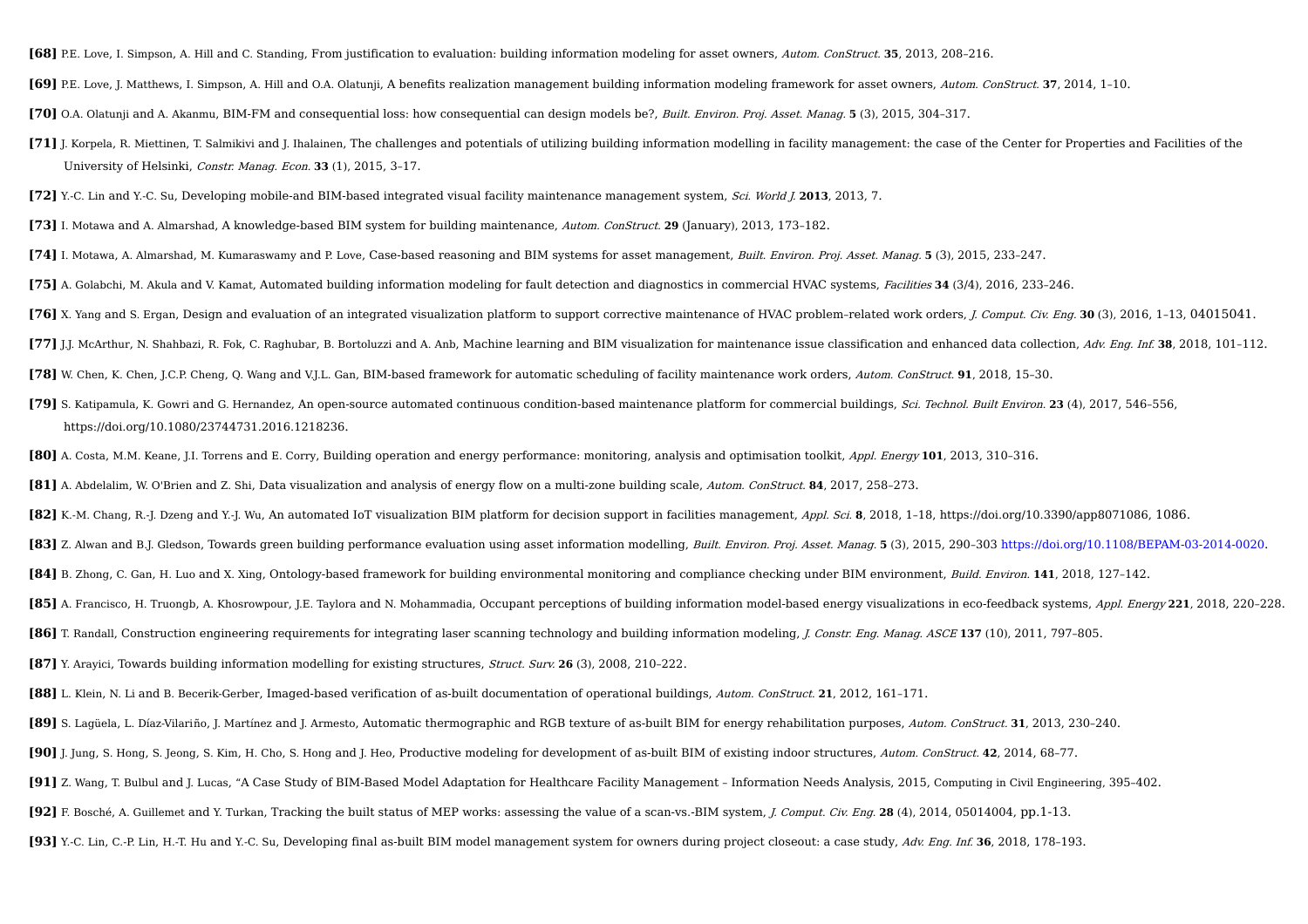- [94] H. Hamledari, E.R. Azar and B. McCabe, IFC-based development of as-built and as-is BIMs using construction and facility inspection data: site-to-BIM data transfer automation, *J. Comput. Civ. Eng.* 32 (2), 2018, 04017075, pp.1-15.
- [95] ö. Göcer. U. Hua and K. Göcer. Completing the missing link in building design process: enhancing post-occupancy evaluation method for effective feedback for building performance. Build. Environ. 89, 2015. 14-27. **[96]** R. Liu and R.R.A. Issa, Design for maintenance accessibility using BIM tools, Facilities **32** (3/4), 2014, 153–159.
- **[97]** A.H. Oti. E. Kurul. F. Cheung and I.H. Tah. A framework for the utilization of Building Management System data in building information models for building design and operation. Autom. ConStruct. 72, 2016, 195-210
- **[98]** J.H. Woo and C. Menassa, Virtual retrofit model for aging commercial buildings in a smart grid environment, Energy Build. **80** (September), 2014, 424–435.
- **[99]** J.H. Woo, M.A. Peterson and B. Gleason, Developing a virtual campus model in an interactive game-engine environment for building energy benchmarking, J. Comput. Civ. Eng. **30** (5), 2016, C4016005, pp.1–10.
- **[100]** J.R. Scherer and P. Katranuschkov, BIMification: how to create and use BIM for retrofitting, Adv. Eng. Inf. **38**, 2018, 54–66.
- **[101]** Z. Alwan, BIM performance framework for the maintenance and refurbishment of housing stock, Struct. Surv. **34** (3), 2016, 242–255 https://doi.org/10.1108/SS-03-2015-0018.
- **[102]** A. Bosch, L. Volker and A. Koutamanis, BIM in the operations stage: bottlenecks and implications for owners. Built, Environ, Proi. Asset, Manag, 5 (3), 2015, 331-343 https://doi.org/10.1108/BEPAM-03-2014-0017,

**[103]** R. Eadie, M. Browne, H. Odeyinka, C. McKeown and S. McNiff, BIM implementation throughout the UK construction project lifecycle: an analysis, Autom. ConStruct. **36**, 2013, 145–151.

- **[104]** R. Howard and B.-C. Björk, Building information modelling- Experts' views on standardisation and industry deployment, Adv. Eng. Inf. **22** (2008), 2008, 217–280.
- **[105]** C. Lindkvist, Contextualizing learning approaches which shape BIM for maintenance, Built. Environ. Proj. Asset. Manag. **5** (3), 2015, 318–330.
- **[106]** A. Motamedi, M.M. Soltani and A. Hammad, Localization of RFID-equipped assets during the operation phase of facilities, Adv. Eng. Inf. **27**, 2013, 566–579.
- **[107]** A. Motamedi, A. Hammad and Y. Asen, Knowledge-assisted BIM-based visual analytics for failure root cause detection in facilities management, Autom. ConStruct. **43** (July), 2014, 73–83.
- **[108]** J. Patacas, N. Dawood, V. Vukovic and M. Kassem, BIM for facilities management: evaluating BIM standards in asset register creation and service life, J. Inf. Technol. Constr. **20**, 2016, 313–331 http://www.itcon.org/2015/20.
- [109] S. Rodriguez-Trejo, A.M. Ahmad, M. At Hafeez, H. Dawood, V. Vukovic, M. Kassem, K.K. Naji and N. Dawood, Hierarchy based information requirements for sustainable operations of buildings in Qatar, Sustain. Cities Soc. **32**, 2018, 435–448.
- [110] W. Thabet, J. Lucas and S. Johnston, A case study for improving BIM-FM handover for a large educational institution, In: Construction Research Congress 2016, San Juan, Puerto Rico, 2016.
- **[111]** G. Williams, M. Gheisari, P. Chen and J. Irizarry, BIM2MAR: an efficient BIM translation to mobile augmented reality applications, J. Manag. Eng. **31**, 2015, 1–8, Special Issue.

# **Appendix A. Supplementary data**

The following is the Supplementary data to this article:

#### Multimedia Component 1

#### **Multimedia component 1**

alt-text: Multimedia component 1

**Graphical abstract**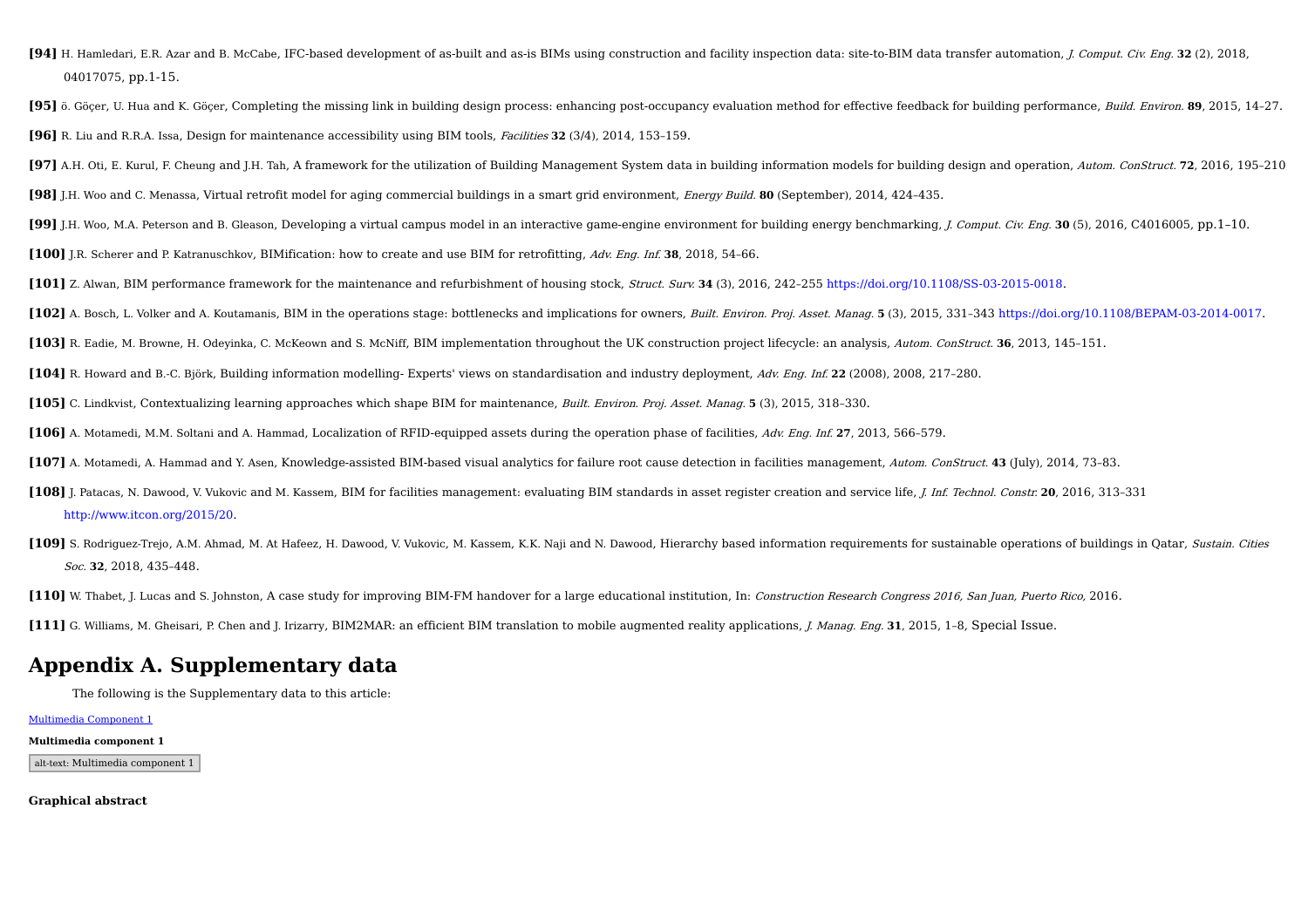

#### **Highlights**

Information exchange between BIM models and FM systems is not a straightforward process, as software interoperability remains a significant challenge. Bridging this gap requires:

- **⁃** a seamless information exchange process between BIM and FM systems,
- **⁃** Holistic guidance for facility owners and managers that encapsulates all required information for efficient FM operations across all systems and building types,
- **⁃** a well-defined information quality process that ensures owner/FM needs are considered carefully in BIM models,
- **⁃** Standardized practical processes to integrate different information sources related to maintenance management and health & safety management tasks, to provide a rich semantic database to support FM systems,
- **⁃** a standardized process for feedback loops between operations and design phases to provide rich actual feedback to support efficient facilities design, and
- **⁃** More real-world case studies to investigate the current status of BIM implementation in FM.

## **Queries and Answers**

**Query:** Please confirm that the provided email "sandra.matarneh@port.ac.uk" is the correct address for official communication, else provide an alternate e-mail address to replace the existing one, because private e-mail addresses should not be used in articles as the address for communication.

### **Answer:** confirmed

**Query:** Refs. "Motamedi and Hammad 2009; Mignard and Nicolle 2014; Rodriguez Trejo et al., 2017; Hosseini et al., 2018" are cited in the text but not provided in the reference list. Please provide them in the reference list or delete these citations from the text.

**Answer:** Motamedi A, Hammad A (2009). Lifecycle management of facilities components using radio frequency identification and building information model, ITcon Vol. 14, Special issue **Next Generation Construction IT: Technology Foresight, Future Studies, Roadmapping, and Scenario Planning**, pg. 238-262, http://www.itcon.org/2009/18 Mignard C, Nicolle C. (2014). Merging BIM and GIS using ontologies application to Urban facility management in ACTIVe3D, Computers in Industry 65(9):1276–1290

DOI: 10.1016/j.compind.2014.07.008

S. Rodriguez-Trejo et al. (2017). Hierarchy based information requirements for sustainable operations of buildings in Qatar, Sustainable Cities and Society 32 (2017) 435–448 http://dx.doi.org/10.1016/j.scs.2017.03.005 2210-6707/© 2017 Elsevier Ltd.

M. Reza Hosseini, Rogier Roelvink, Eleni Papadonikolaki, David John Edwards, Erika Pärn, (2018) "Integrating BIM into facility management: Typology matrix of information handover requirements", International Journal of Building Pathology and Adaptation, Vol. 36 Issue: 1, pp.2-14, https:// doi.org/10.1108/IJBPA-08-2017-0034